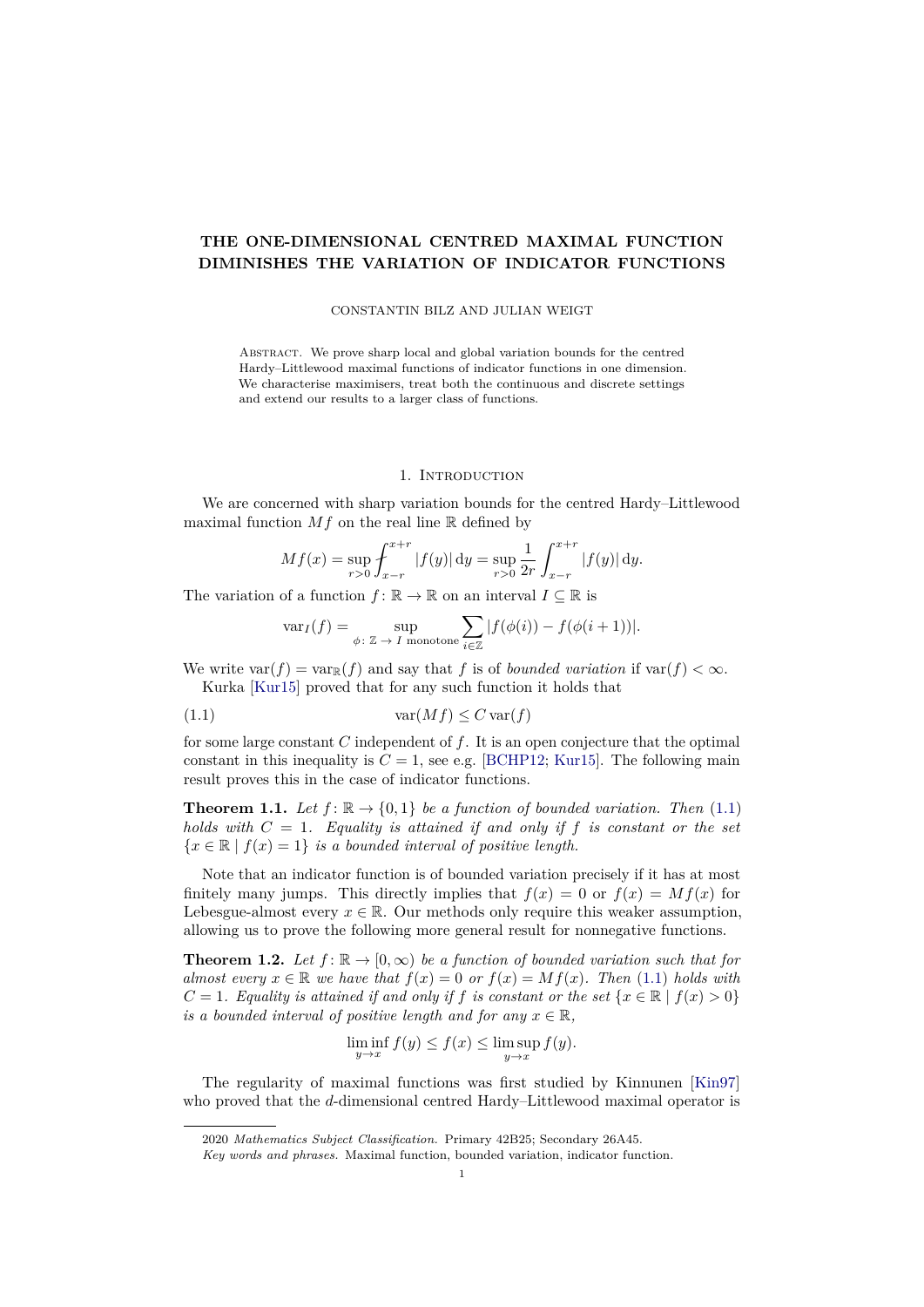<span id="page-1-4"></span>bounded on the Sobolev space  $W^{1,p}(\mathbb{R}^d)$  when  $1 < p \leq \infty$  and  $d \geq 1$ . Hajłasz and Onninen [\[HO04\]](#page-17-3) later asked whether the endpoint inequality

$$
(1.2)\qquad \qquad \|\nabla Mf\|_{L^1(\mathbb{R}^d)} \le C\|\nabla f\|_{L^1(\mathbb{R}^d)}
$$

also holds and Kurka's inequality [\(1.1\)](#page-0-0) provides a positive answer to this question in the one-dimensional case. The higher-dimensional case remains completely open.

In comparison to the one-dimensional *centred* Hardy–Littlewood maximal function, its *uncentred* counterpart

<span id="page-1-0"></span>
$$
\widetilde{M}f(x) = \sup_{x_0 < x < x_1} \frac{1}{x_1 - x_0} \int_{x_0}^{x_1} |f(y)| \, dy
$$

allows averages over a larger class of intervals and hence may be expected to be smoother. Indeed, Tanaka [\[Tan02\]](#page-17-4) gave a short proof of the uncentred version of  $(1.1)$  with  $C = 2$  and later Aldaz and Pérez Lázaro [\[AP07\]](#page-17-5) showed that the optimal constant is  $C = 1$ . Ramos [\[Ram19\]](#page-17-6) studied the sharp version of  $(1.1)$  for a family of *nontangential* maximal functions interpolating between the centred and uncentred Hardy–Littlewood maximal functions.

Similarly, higher-dimensional partial results are available for the uncentred maximal function where the corresponding results are not known in the centred case. The first such result is due to Aldaz and Pérez Lázaro [\[AP09\]](#page-17-7) who proved the uncentred version of [\(1.2\)](#page-1-0) for so-called block decreasing functions. Later, Luiro [\[Lui18\]](#page-17-8) proved the same for radial functions and the second author [\[Wei20\]](#page-17-9) proved the corresponding inequality for indicator functions.

<span id="page-1-3"></span>1.1. **Discrete setting.** Our methods also imply discrete analogues of Theorems [1.1](#page-0-1) and [1.2.](#page-0-2) The discrete centred Hardy–Littlewood maximal function  $Mf: \mathbb{Z} \to \mathbb{R}$  of a bounded function  $f: \mathbb{Z} \to \mathbb{R}$  is defined by

$$
Mf(n) = \sup_{r \in \mathbb{Z}_{\geq 0}} \sum_{m=n-r}^{n+r} |f(m)| = \sup_{r \in \mathbb{Z}_{\geq 0}} \frac{1}{2r+1} \sum_{m=n-r}^{n+r} |f(m)|.
$$

For a *discrete interval*  $I \subseteq \mathbb{Z}$ , i.e. the intersection of  $\mathbb{Z}$  and a real interval, the variation of *f* on *I* is

$$
var_I(f) = \sum_{n,n+1 \in I} |f(n) - f(n+1)|.
$$

We say that *f* is of *bounded variation* if  $\text{var}_{\mathbb{Z}}(f) < \infty$ .

Bober, Carneiro, Hughes and Pierce [\[BCHP12\]](#page-17-1) proved that

<span id="page-1-1"></span>
$$
\text{var}_{\mathbb{Z}}(Mf)\leq C\sum_{n\in\mathbb{Z}}|f(n)|
$$

for  $C = 2 + \frac{146}{315}$ . They asked whether the optimal constant in this inequality is  $C = 2$  and whether the stronger inequality

(1.3) varZ(*Mf*) ≤ *C* varZ(*f*)

analogous to [\(1.1\)](#page-0-0) holds. Madrid [\[Mad17\]](#page-17-10) affirmatively answered the first question and Temur [\[Tem13\]](#page-17-11) adapted Kurka's method to prove [\(1.3\)](#page-1-1) with a non-optimal constant. We improve Temur's result by establishing the optimal constant  $C = 1$  in the case of indicator functions.

<span id="page-1-2"></span>**Theorem 1.3.** *Let*  $f: \mathbb{Z} \to \{0, 1\}$  *be a function of bounded variation. Then* [\(1.3\)](#page-1-1) *holds with*  $C = 1$ *. Equality is attained if and only if*  $f$  *is constant or the set*  ${n \in \mathbb{Z} \mid f(n) = 1}$  *is a bounded nonempty discrete interval.*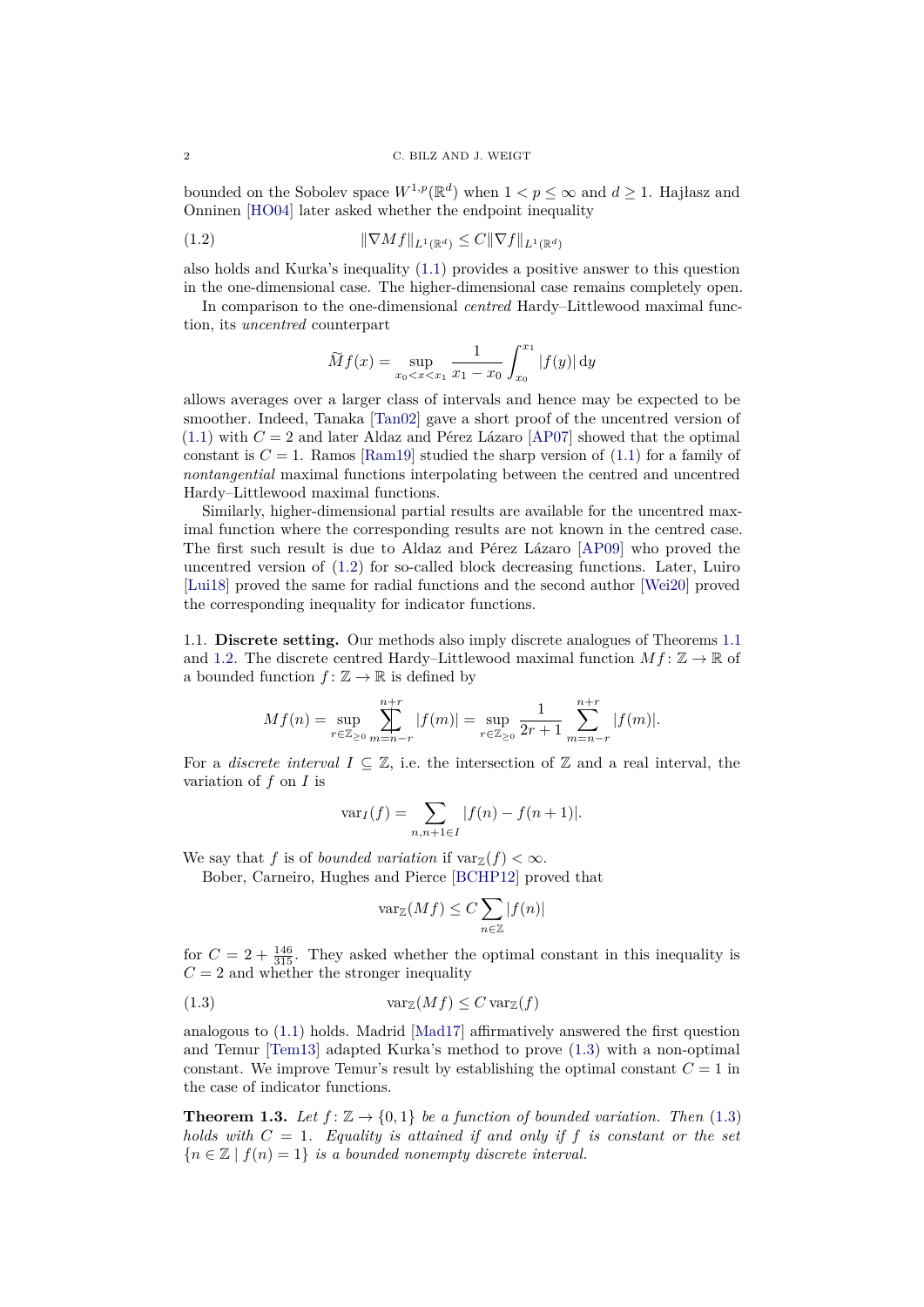

<span id="page-2-2"></span>FIGURE 1. The functions *f* and *Mf* in Example [1.6](#page-2-0) with  $c = 3/2$ .

In fact this result quickly follows from the continuous Theorem [1.1](#page-0-1) and an embedding argument. In the same way, we also establish the following relationship between the optimal constants in the continuous and discrete variation bounds for general functions of bounded variation.

<span id="page-2-4"></span>**Proposition 1.4.** *If* [\(1.1\)](#page-0-0) *holds for all functions of bounded variation, then the same is true for* [\(1.3\)](#page-1-1) *with the same constant.*

However, we do not know whether a similar embedding argument can be used to prove the following discrete analogue of the stronger Theorem [1.2.](#page-0-2) This is mainly because of the additional assumptions in these theorems. We circumvent this issue by adapting the proof of Theorem [1.2](#page-0-2) to the discrete setting.

<span id="page-2-1"></span>**Theorem 1.5.** Let  $f: \mathbb{Z} \to [0, \infty)$  be a function of bounded variation such that *for any*  $n \in \mathbb{Z}$  *we have*  $f(n) = 0$  *or*  $f(n) = Mf(n)$ *. Then* [\(1.3\)](#page-1-1) *holds with*  $C = 1$ *. Equality is attained if and only if f is constant or the set*  ${n \in \mathbb{Z} \mid f(n) > 0}$  *is a bounded nonempty discrete interval.*

Although the proofs of Theorems [1.2](#page-0-2) and [1.5](#page-2-1) are quite similar, different technical difficulties arise in each case. In the continuous setting, we have to deal with compactness issues and exceptional sets of measure zero. In the discrete setting, one inconvenience is that not every integer interval has an integer midpoint.

1.2. **Proof strategy.** Let us explain some ideas of the proofs using the example of the continuous setting. Our main observation is that for a function  $f: \mathbb{R} \to [0, \infty)$ satisfying the assumptions of Theorem [1.2,](#page-0-2) the local variation bound

(1.4) 
$$
\text{var}_{[a,b]}(Mf) \leq \text{var}_{[a,b]}(f)
$$

holds for any real numbers  $a < b$  such that  $f(a) = Mf(a)$  and  $f(b) = Mf(b)$ , i.e. such that *Mf* is *attached* to *f* at *a* and *b*. Our proof of Theorem [1.2](#page-0-2) heavily relies on this property. The following example shows a typical situation. Denote

<span id="page-2-3"></span>
$$
\chi_{[a,b]}(x) = \begin{cases} 1 & \text{if } a < x < b, \\ 1/2 & \text{if } x = a \text{ or } x = b, \\ 0 & \text{otherwise.} \end{cases}
$$

<span id="page-2-0"></span>**Example 1.6.** Let  $c \in (1,3)$  and  $f = \chi_{[-c,-1]} + \chi_{[1,c]}$ . Then Mf is attached to f at any point *x* with  $1 \leq |x| \leq c$  and

$$
\text{var}_{[-1,1]}(Mf) = c^{-1} < 1 = \text{var}_{[-1,1]}(f).
$$

The maximal function  $Mf$  has a strict local maximum of value  $(c-1)/c$  at 0 and two strict local minima of value  $(3c-3)/(4c)$  at  $\pm c/3$ , see Fig. [1.](#page-2-2)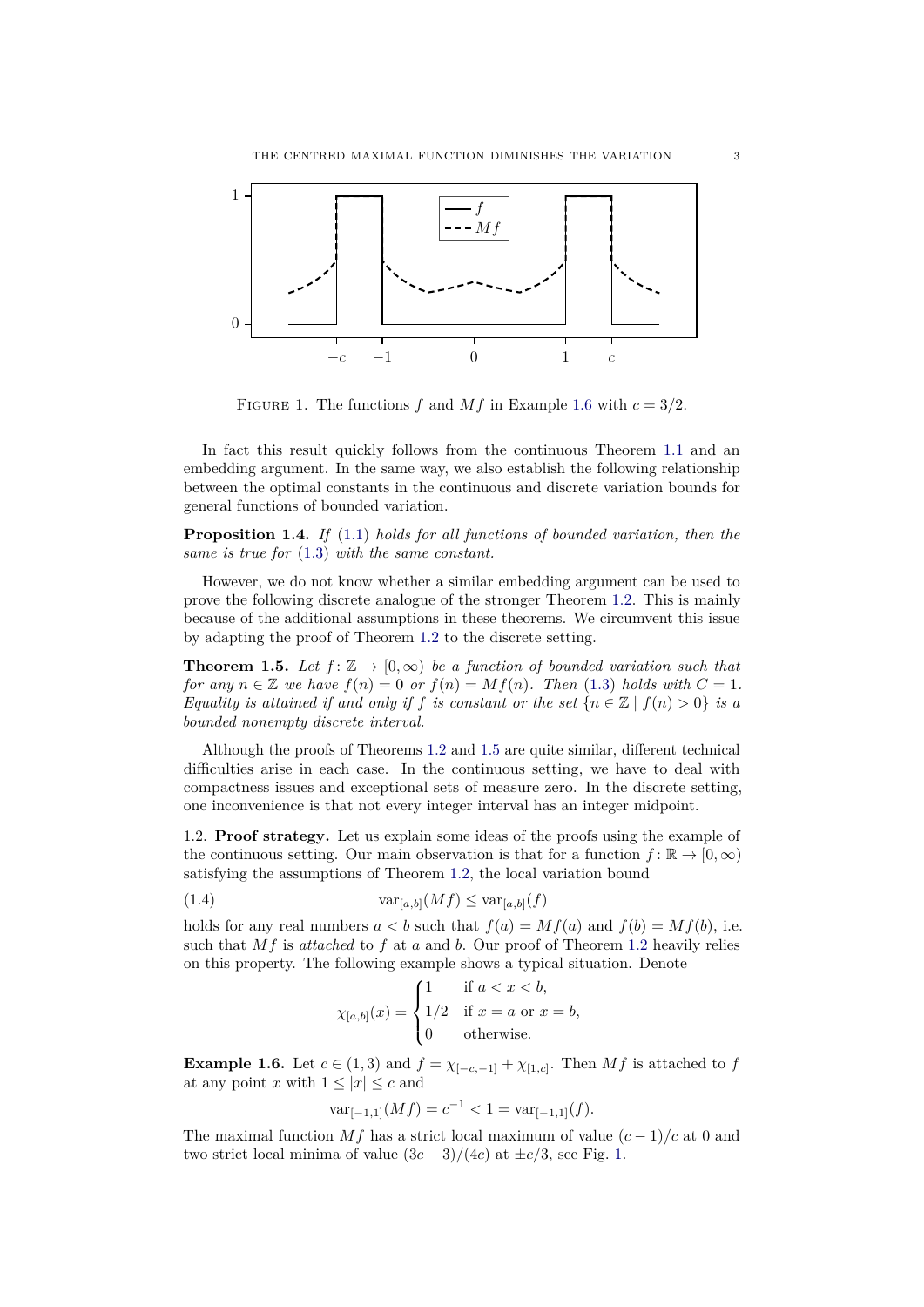<span id="page-3-4"></span>The calculations leading to Example [1.6](#page-2-0) and Fig. [1,](#page-2-2) as well as to Example [1.8](#page-3-0) and Figs. [2](#page-4-0) and [3](#page-5-0) below, are straightforward because for step functions it holds that

$$
Mf(x) = \sup_{y \neq x \text{ is a jump of } f} \int_{x-|x-y|}^{x+|x-y|} |f(z)| dz.
$$

The local variation bound [\(1.4\)](#page-2-3) will follow from part [\(1\)](#page-3-1) of the following result. An analogue for unbounded intervals is contained in part [\(2\).](#page-3-2)

<span id="page-3-3"></span>**Proposition 1.7.** *Let*  $f: \mathbb{R} \to [0, \infty)$  *be a bounded Lebesgue-measurable function and let*  $I \subseteq \mathbb{R}$  *be an interval such that*  $f(x) = 0$  *for almost every*  $x \in I$ *. Then the following holds:*

- <span id="page-3-1"></span>*(1) If*  $I = [a, b]$  *for some real numbers*  $a < b$ , *then*  $var_{[a,(a+b)/2]}(Mf) \leq Mf(a)$ and  $var_{[(a+b)/2,b]}(Mf) \leq Mf(b)$ *. Both of these inequalities are strict unless f vanishes almost everywhere on* R*.*
- <span id="page-3-2"></span>*(2)* If  $I = (−∞, a]$  *or*  $I = [a, ∞)$  *for some real a, then Mf is monotone on I*  $and \nvar(I(Mf)) = Mf(a) - \inf_{x \in I} Mf(x).$

We prove this local variation bound in Section [2](#page-4-1) and we apply it in Section [3](#page-8-0) to show Theorem [1.2](#page-0-2) and hence Theorem [1.1.](#page-0-1) In Section [4.2](#page-13-0) we prove an analogous discrete local variation bound which we then apply in Sections [4.3](#page-16-0) and [4.4](#page-16-1) to show the discrete Theorem [1.5.](#page-2-1) These proofs can be read mostly independently from Sections [2](#page-4-1) and [3.](#page-8-0) Section [4.1](#page-12-0) contains the embedding argument leading to Proposition [1.4](#page-2-4) and the derivation of Theorem [1.3](#page-1-2) from Theorem [1.1.](#page-0-1)

Our approach can be compared to the strategy in  $[{\rm AP07}]$  for the uncentred Hardy– Littlewood maximal function  $\widetilde{M}f$ . They show that if  $f: \mathbb{R} \to \mathbb{R}$  is of bounded variation and satisfies  $f(x) = \limsup_{y \to x} f(y)$  for any  $x \in \mathbb{R}$ , then  $\widetilde{M}f \ge f$  and  $\widetilde{M}f$ is attached to  $f$  at any strict local maximum point of  $Mf$ . This can be used to show [\(1.4\)](#page-2-3) when  $Mf$  is replaced by  $Mf$  and  $a$  and  $b$  are neighbouring strict local maximum points of *Mf*.

However, in the centred case, *Mf* is not necessarily attached to *f* at strict local maxima of *Mf*, see Example [1.6](#page-2-0) above. We overcome this obstruction by making use of a gradient bound for *Mf* in the proof of Proposition [1.7.](#page-3-3) On the other hand, this bound becomes less useful for our purposes if a function fails to satisfy the assumptions of Theorem [1.2.](#page-0-2) In fact, for general functions of bounded variation, the local variation bound [\(1.4\)](#page-2-3) can fail between some points of attachment. This prevents us from generalising our results to a substantially larger class of functions than in Theorem [1.2.](#page-0-2)

<span id="page-3-0"></span>**Example 1.8.** Let  $h = 2/5$  and  $f = \chi_{[-3/2,-1]} + h \cdot \chi_{[-1/2,1/2]} + \chi_{[1,3/2]}$ . Then *f* is constant in  $(-1/2, 1/2)$  and Mf is attached to f at any point x with  $2 \leq 8|x| \leq 3$ , but *Mf* has a strict local maximum of value  $7/15 > h$  at 0. In particular, [\(1.4\)](#page-2-3) fails between the points of attachment  $a = -1/3$  and  $b = 1/3$ , see Fig. [2.](#page-4-0)

#### 1.3. **Further remarks.**

*Maximisers and maximising sequences.* It follows from our results that maximisers for [\(1.1\)](#page-0-0) exist in the class of indicator functions and in the larger class in Theorem [1.2.](#page-0-2) However, not every maximising sequence converges pointwise modulo symmetries to a nonzero maximiser, e.g. take  $c \to 1$  in Example [1.6.](#page-2-0)

*Sobolev variation.* Another common notion of variation is given by the total variation  $|Df|(\mathbb{R}^d)$  of the distributional derivative  $Df$ , i.e. the measure satisfying the integration by parts rule

$$
\int_{\mathbb{R}^d} f \varphi' \, \mathrm{d}x = -\int_{\mathbb{R}^d} \varphi \, \mathrm{d}(\mathrm{D}f)
$$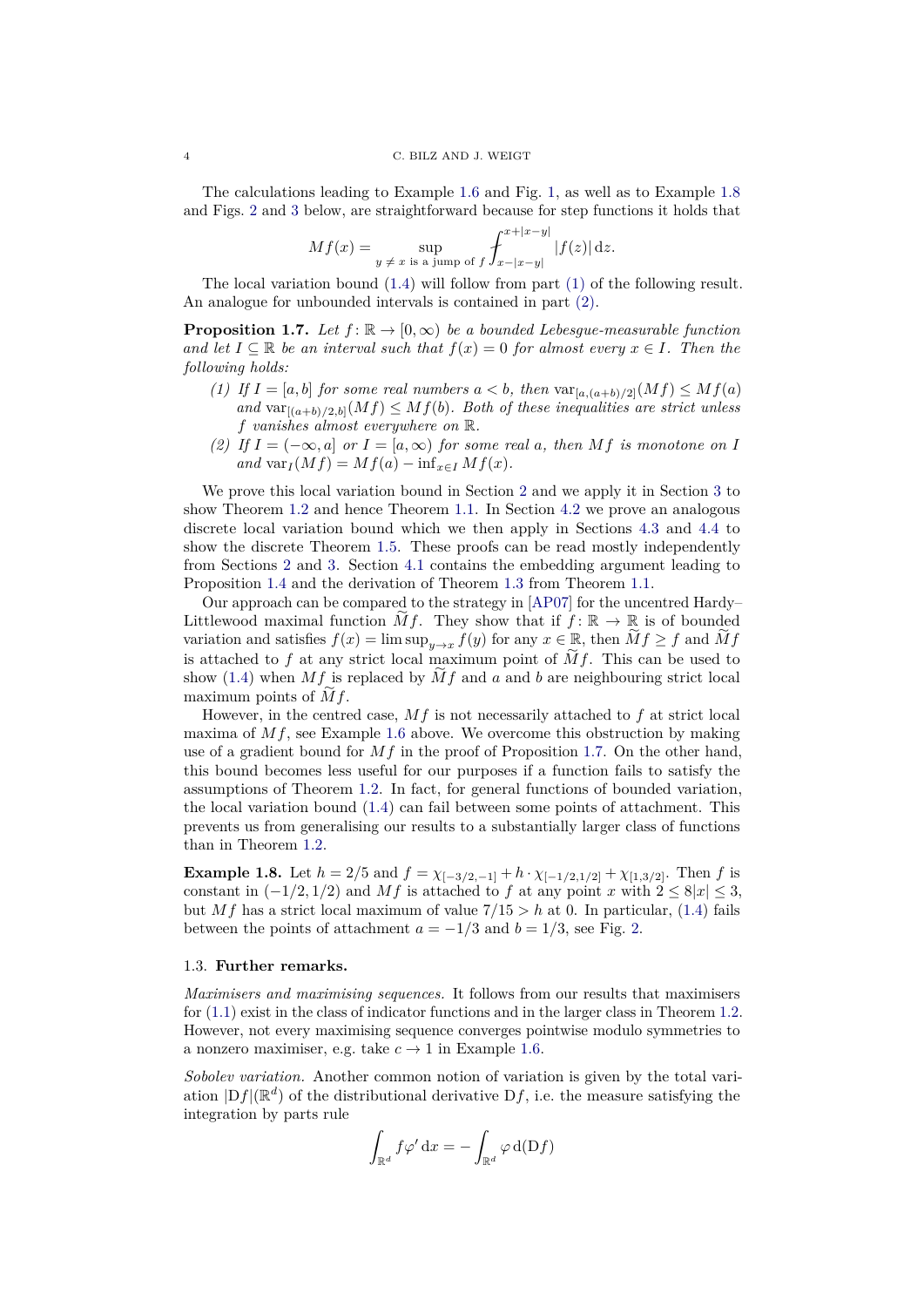<span id="page-4-4"></span>

<span id="page-4-0"></span>FIGURE 2. The functions  $f$  and  $Mf$  in Example [1.8.](#page-3-0)

for all functions  $\varphi \in C_c^{\infty}(\mathbb{R}^d)$ . The variation of a function on  $\mathbb{R}^d$  with  $d > 1$  is usually defined in this way. For any function  $f: \mathbb{R} \to \mathbb{R}$  of bounded variation it holds that  $|Df|(\mathbb{R}) \leq \text{var}(f)$ . Conversely, if  $|Df|(\mathbb{R}) < \infty$ , then there exists a function  $\tilde{f}$  equal to *f* almost everywhere such that  $\text{var}(\bar{f}) = |Df|(\mathbb{R})$ , see e.g. [\[Leo09,](#page-17-12) Theorem 7.2]. If *f* satisfies the hypotheses of Theorem [1.2,](#page-0-2) then it follows that

$$
|{\rm D}Mf|(\mathbb{R})\leq \text{var}(Mf)=\text{var}(M\bar{f})\leq \text{var}(\bar{f})=|{\rm D}f|(\mathbb{R}).
$$

Hence Theorem [1.2](#page-0-2) remains true for this definition of the variation.

## **ACKNOWLEDGEMENTS**

The first author was partially supported by the Deutsche Forschungsgemeinschaft under Germany's Excellence Strategy, Project 390685813 – EXC-2047/1, during a stay at the Hausdorff Research Institute for Mathematics. The second author has been partially supported by the Vilho, Yrjö and Kalle Väisälä Foundation of the Finnish Academy of Science and Letters, and the Magnus Ehrnrooth foundation.

We would like to thank the supervisors of the first author, Diogo Oliveira e Silva and Jonathan Bennett, and the supervisor of the second author, Juha Kinnunen, for all their support.

## 2. Proof of Proposition [1.7](#page-3-3)

<span id="page-4-1"></span>Throughout this section, let  $f: \mathbb{R} \to [0, \infty)$  be a bounded measurable function. The following result proves the unbounded case in Proposition [1.7](#page-3-3)[\(2\).](#page-3-2) By symmetry, it suffices to take  $I = [a, \infty)$ .

<span id="page-4-3"></span>**Lemma 2.1.** *Let*  $a \in \mathbb{R}$  *be such that*  $f(x) = 0$  *for almost every*  $x \ge a$ *. Then Mf is nonincreasing on*  $[a, \infty)$  *and hence* 

$$
\text{var}_{[a,\infty)}(Mf) = Mf(a) - \inf_{x \in [a,\infty)} Mf(x).
$$

*Proof.* Let  $a \leq x \leq y$ . By the definition of Mf and the assumptions on f,

$$
Mf(x) = \sup_{r>x-a} \int_{x-r}^{x+r} f(z) dz \ge \sup_{r>x-a} \int_{x-r}^{x+r+2(y-x)} f(z) dz = Mf(y).
$$

This completes the proof.

The rest of this section is devoted to the proof of Proposition  $1.7(1)$  $1.7(1)$ , i.e. the case that  $I = [a, b]$  for some real numbers  $a < b$ . It suffices to consider the special case that  $a = -1$  and  $b = 1$  and to prove the strict inequality

<span id="page-4-2"></span>(2.1) 
$$
var_{[0,1]}(Mf) < Mf(1)
$$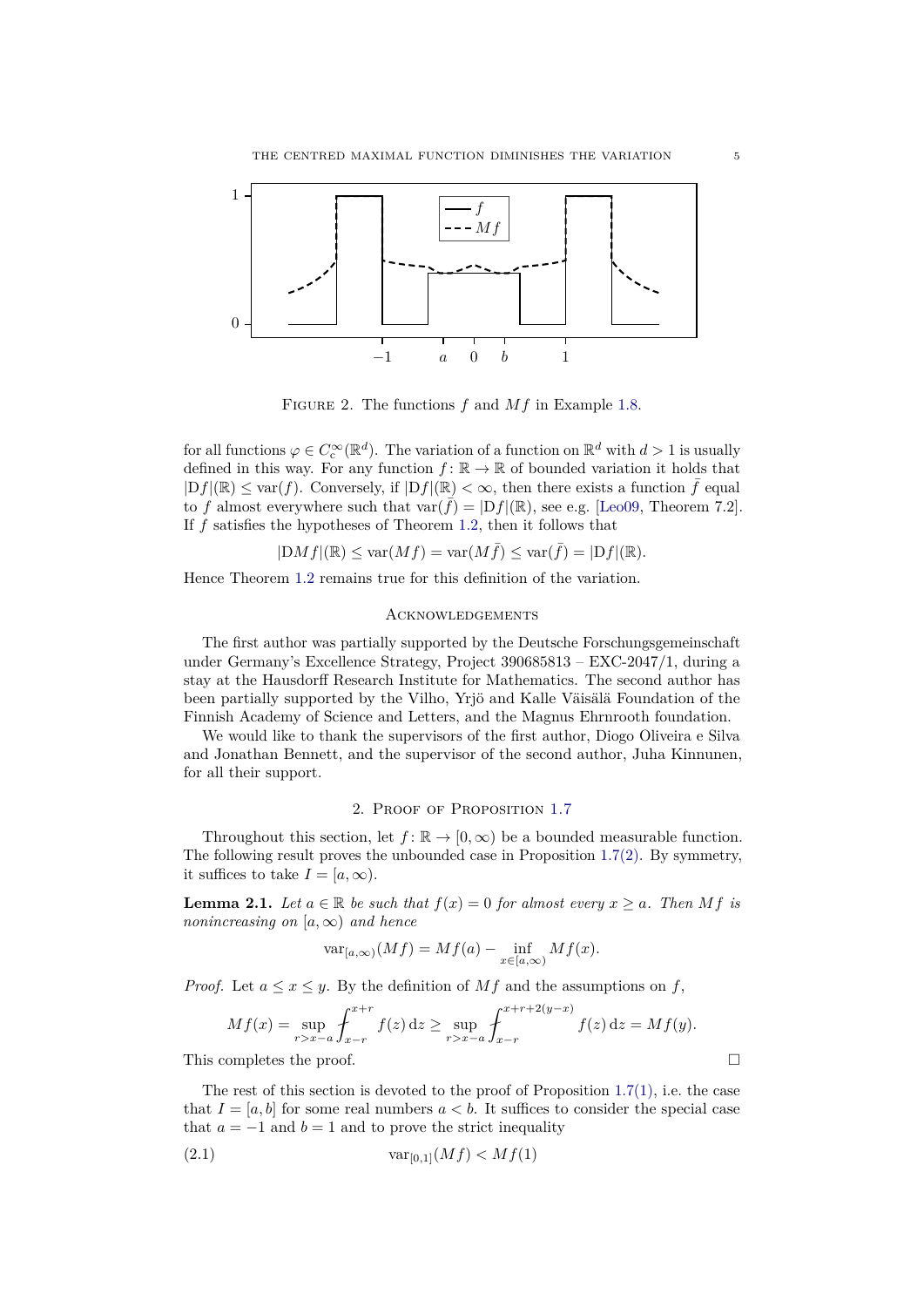

<span id="page-5-0"></span>FIGURE 3. The auxiliary maximal functions  $M_0 f$  and  $M_1 f$  on  $[0, 1]$ when  $f = \chi_{[-5/2,-2]} + \chi_{[-3/2,-1]} + \chi_{[1,2]} + \chi_{[3,7/2]}.$ 

under the assumption that  $f(x) = 0$  for almost every  $x \in [-1, 1]$  and that *f* does not vanish almost everywhere on R. The general case follows from this because for any nonconstant affine map  $\phi \colon \mathbb{R} \to \mathbb{R}$  we have that  $M(f \circ \phi)(1) = M(f(\phi(1))$  and

$$
\text{var}_{\phi([0,1])}(Mf) = \text{var}_{[0,1]}((Mf) \circ \phi) = \text{var}_{[0,1]}(M(f \circ \phi)).
$$

For the proof of [\(2.1\)](#page-4-2) we first note that  $Mf$  restricted to  $[0, \infty)$  is the pointwise maximum of the auxiliary maximal functions  $M_0 f, M_1 f: [0, \infty) \to [0, \infty)$  defined by

$$
M_0 f(x) = \sup_{r \le 1+x} \int_{x-r}^{x+r} f(y) \, dy, \qquad M_1 f(x) = \sup_{r \ge 1+x} \int_{x-r}^{x+r} f(y) \, dy,
$$

see Fig. [3](#page-5-0) for an example. Of these, *M*1*f* only permits averages over large radii. Based on this, our first lemma bounds the difference quotients of  $M_1 f$ .

<span id="page-5-1"></span>**Lemma 2.2.** *Let*  $x, y \ge 0$  *be distinct and let*  $r \ge 1 + x$  *be such that* 

$$
M_1 f(x) = \sup_{s \ge r} \int_{x-s}^{x+s} f(z) \, \mathrm{d}z.
$$

*Then,*

$$
\frac{M_1f(x) - M_1f(y)}{|x - y|} \le \frac{M_1f(x)}{r + |x - y|} \le \frac{M_1f(y)}{r}.
$$

Note that by the definition of  $M_1 f$ , we can always take *r* to be at least  $1 + x$ . The lemma also holds for  $Mf$  instead of  $M_1f$ , but then we are not guaranteed a good lower bound on *r*.

*Proof.* We have that  $M_1 f(x) < \infty$  since f is bounded. Hence, for any  $\epsilon > 0$  there exists an  $s \ge r$  such that  $(1 - \epsilon)M_1f(x) \le \int_{x-s}^{x+s} f(z) dz$  and therefore,

$$
(1 - \epsilon)M_1 f(x) - M_1 f(y) \le \int_{x-s}^{x+s} f(z) dz - \int_{y-s-|x-y|}^{y+s+|x-y|} f(z) dz
$$
  

$$
\le \left(\frac{1}{2s} - \frac{1}{2s+2|x-y|}\right) \int_{x-s}^{x+s} f(z) dz
$$
  

$$
= \frac{|x-y|}{s+|x-y|} \int_{x-s}^{x+s} f(z) dz
$$
  

$$
\le \frac{|x-y|}{r+|x-y|} M_1 f(x).
$$

The first inequality uses the definition of  $M_1 f(y)$  together with the fact that  $s + |x - y| \geq 1 + y$ . In the second inequality, we use the nonnegativity of f to reduce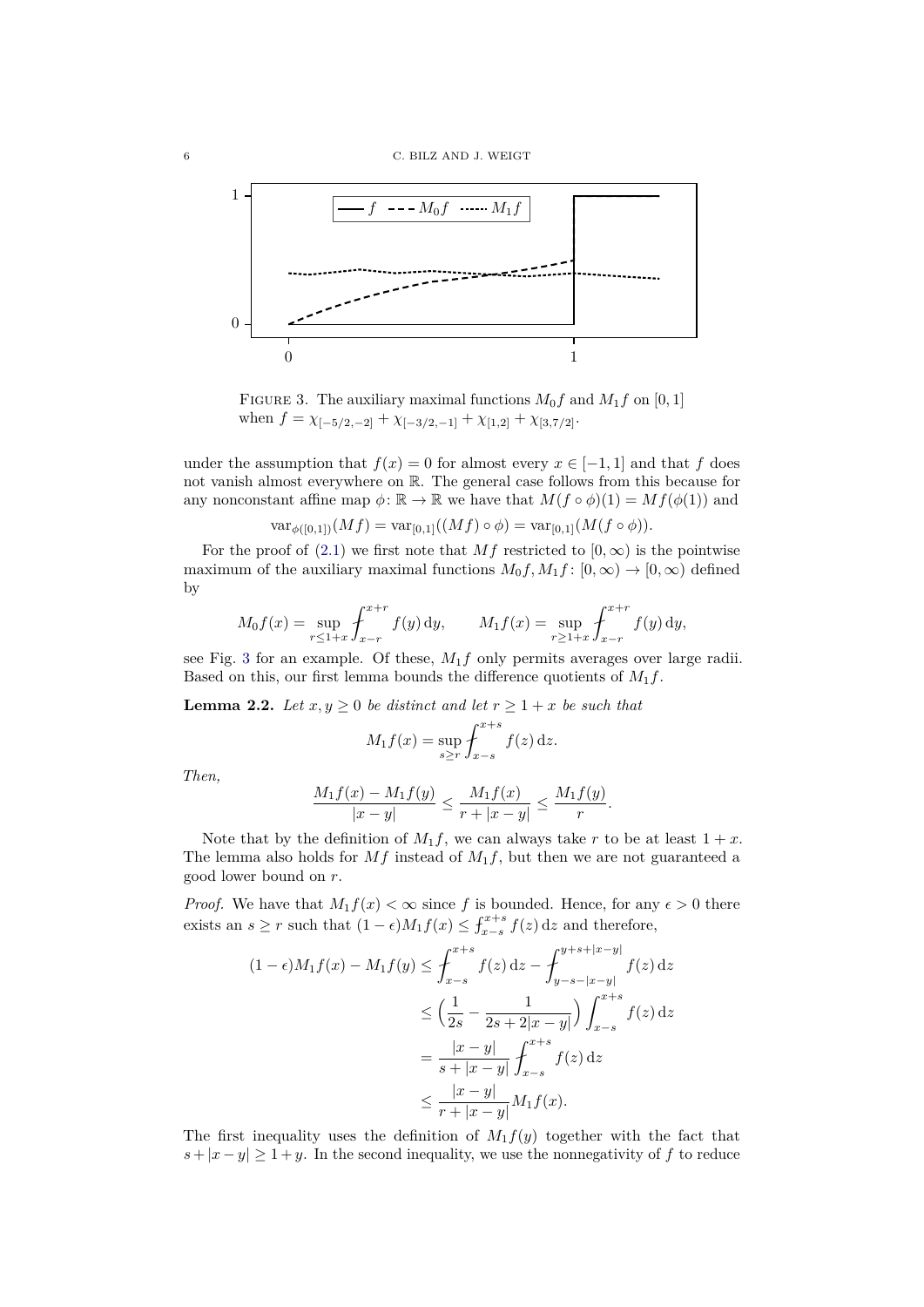<span id="page-6-1"></span>the domain of integration of the second integral. The last two relations follow from definitions. Now the first inequality in the lemma follows by letting  $\epsilon \to 0$ . The second inequality follows after rearranging terms.

Bounds similar to Lemma [2.2](#page-5-1) have frequently appeared in the literature, including in higher dimensions. The related inequality  $|\nabla M_{\alpha}f(x)| \leq CM_{\alpha-1}f(x)$  for the fractional maximal function  $M_{\alpha} f$  with  $1 \leq \alpha \leq d$  was proved in [\[KS03\]](#page-17-13). A generalisation to the range  $0 \le \alpha \le d$  can be found in [\[BGMW21,](#page-17-14) Section 2.5].

We now employ the previous result to prove a local variation bound for *M*1*f*. The strictness of this inequality will be crucial to the characterisation of maximisers in our results.

<span id="page-6-0"></span>**Lemma 2.3.** It holds that  $var_{[0,1]}(M_1 f) \leq M_1 f(1)$  and this inequality is strict if  $f(x) = 0$  *for almost every*  $x \in [-1,1]$  *and*  $f(x) > 0$  *for any x in some set of positive measure.*

*Proof.* First assume that  $f(x) = 0$  for almost every  $x \in [-1,1]$  and  $f(x) > 0$  for any *x* in some set of positive measure. Then  $M_1f(x) > 0$  for any  $x \ge 0$ . By Lemma [2.2,](#page-5-1)  $M_1 f$  is continuous. Since the map  $(x, s) \mapsto \int_{x-s}^{x+s} f(y) dy$  is continuous at  $(x, s) = (0, 1)$  and  $f(y) = 0$  for almost every  $y \in [-1, 1]$ , this implies the existence of a  $\delta \in (0,1)$  such that for any  $x \in [0,\delta)$ ,

$$
M_1 f(x) = \sup_{s \ge 1 + x + \delta} \int_{x-s}^{x+s} f(y) \, dy
$$

and hence *f* and *x* satisfy the hypotheses of Lemma [2.2](#page-5-1) with  $r = 1 + x + \delta$ . Without the additional assumptions that  $f(x) = 0$  for almost every  $x \in [-1, 1]$  and that  $f(x) > 0$  for any *x* in some set of positive measure, this remains true for  $\delta = 0$ .

In order to estimate the variation of  $M_1 f$  on [0, 1], we let  $\epsilon > 0$ ,  $k \ge 1$  and

$$
0 = x_0 < x_1 < \ldots < x_k = 1
$$

be such that  $x_{i+1} - x_i < \epsilon$  for  $0 \leq i \leq k-1$ . We write  $\delta_i = \delta$  if  $x_{i+1} < \delta$  and  $\delta_i = 0$ otherwise. By the two inequalities in Lemma [2.2,](#page-5-1)

$$
\sum_{i=0}^{k-1} |M_1 f(x_i) - M_1 f(x_{i+1})| \le \sum_{i=0}^{k-1} \frac{x_{i+1} - x_i}{1 + x_i + \delta_i} \max(M_1 f(x_i), M_1 f(x_{i+1}))
$$
  

$$
\le \sum_{i=0}^{k-1} \frac{(2 + \delta_i)(x_{i+1} - x_i)}{(1 + x_i + \delta_i)^2} M_1 f(1).
$$

By viewing the last sum as a Riemann sum, taking the supremum over all possible choices of *k* and  $x_i$  as above and letting  $\epsilon \to 0$  we obtain that

$$
\operatorname{var}_{[0,1]}(M_1 f) \le \left( \int_0^\delta \frac{2+\delta}{(1+x+\delta)^2} dx + \int_\delta^1 \frac{2}{(1+x)^2} dx \right) M_1 f(1)
$$
  

$$
\le \int_0^1 \frac{2}{(1+x)^2} dx \cdot M_1 f(1)
$$
  
= M\_1 f(1)

and the second inequality is strict if  $\delta > 0$ . This completes the proof.

*Remark* 2.4*.* Let us sketch a shorter but less elementary version of the second part of the above proof. By Lemma [2.2,](#page-5-1) the auxiliary maximal function  $M_1 f$  is Lipschitz continuous. Hence it is differentiable almost everywhere and

$$
\text{var}_{[0,1]}(M_1 f) = \int_0^1 |(M_1 f)'(x)| \, \mathrm{d}x.
$$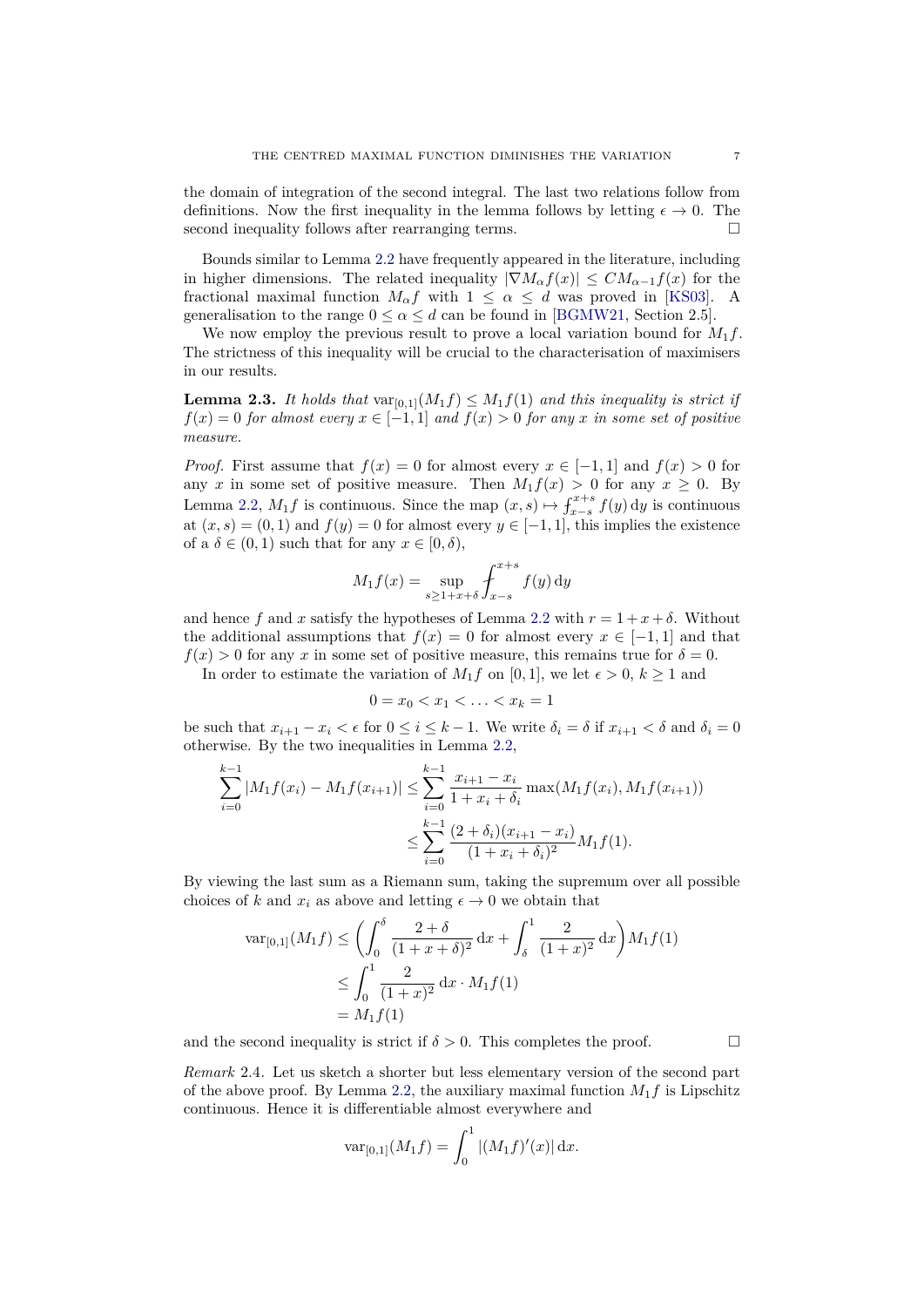At any point of differentiability  $x \in (0,1)$  we have by Lemma [2.2](#page-5-1) that

$$
|(M_1f)'(x)| \le \frac{M_1f(x)}{1+x} \le \frac{2M_1f(1)}{(1+x)^2}
$$

and the first inequality is strict in some neighbourhood of 0. Plugging this into the above formula for  $var_{[0,1]}(M_1f)$  yields Lemma [2.3.](#page-6-0)

The next lemma concerns the other auxiliary maximal function  $M_0 f$ .

<span id="page-7-0"></span>**Lemma 2.5.** *Let*  $f(x) = 0$  *for almost every*  $x \in [-1, 1]$ *. Then*  $M_0 f$  *is nondecreasing on* [0*,* 1]*.*

*Proof.* This is similar to the proof of Lemma [2.1.](#page-4-3) Let  $0 < x \leq y \leq 1$ . Then,

$$
M_0 f(x) = \sup_{1-x < r \le 1+x} \int_{x-r}^{x+r} f(z) dz \le \sup_{1-x < r \le 1+x} \int_{x-r+2(y-x)}^{x+r} f(z) dz \le M_0 f(y).
$$

Since  $M_0 f(0) = 0$  and  $M_0 f$  is nonnegative, this completes the proof.

$$
\Box
$$

We have established the monotonicity of  $M_0f$  in Lemma [2.5](#page-7-0) and a variation bound for  $M_1f$  in Lemma [2.3.](#page-6-0) The next result will allow us to deduce a variation bound for the pointwise maximum  $Mf = \max(M_0f, M_1f)$ .

<span id="page-7-1"></span>**Lemma 2.6.** *Let*  $g, h: [0,1] \to \mathbb{R}$  *be functions such that*  $g(1) \leq h(1)$  *and let*  $g$  *be nondecreasing.* Then  $var_{[0,1]}(max(g, h)) \leq var_{[0,1]}(h)$ .

*Proof.* Write  $u = \max(g, h)$ . We need to show that for any  $k \ge 1$  and any

$$
0 = x_0 < x_1 < \ldots < x_k = 1
$$

it holds that

$$
\sum_{i=0}^{k-1} |u(x_i) - u(x_{i+1})| \leq \text{var}_{[0,1]}(h).
$$

Write  $x_{k+1} = 1$  and let  $p(-1) < p(0) < \ldots < p(\ell)$  be the elements of the set

$$
P = \{-1\} \cup \{i \in \{0, \ldots, k\} \mid h(x_i) \ge u(x_{i+1})\}.
$$

Clearly,  $p(-1) = -1$ . Since  $x_k = x_{k+1} = 1$  and by assumption,  $h(x_k) = u(x_{k+1})$  and hence  $p(\ell) = k$ . If  $i \in \{0, ..., k\} \setminus P$ , then  $h(x_i) < u(x_{i+1})$ . Since *g* is nondecreasing, we also have that  $g(x_i) \leq g(x_{i+1})$  and hence  $u(x_i) \leq u(x_{i+1})$ . On the other hand, if  $i \in P \setminus \{-1\}$ , then

$$
h(x_i) \ge u(x_{i+1}) \ge g(x_{i+1}) \ge g(x_i).
$$

Hence,  $h(x_i) = u(x_i)$  and  $u(x_i) \geq u(x_{i+1})$ . This shows that for any  $0 \leq j \leq \ell$ ,

$$
u(x_{p(j-1)+1}) \le u(x_{p(j-1)+2}) \le \ldots \le u(x_{p(j)}) = h(x_{p(j)}) \ge u(x_{p(j)+1}).
$$

We conclude that

$$
\sum_{i=0}^{k-1} |u(x_i) - u(x_{i+1})| = \sum_{j=0}^{\ell} \sum_{i=p(j-1)+1}^{p(j)} |u(x_i) - u(x_{i+1})|
$$
  
= 
$$
\sum_{j=0}^{\ell} 2h(x_{p(j)}) - u(x_{p(j-1)+1}) - u(x_{p(j)+1})
$$
  

$$
\leq \sum_{j=0}^{\ell} 2h(x_{p(j)}) - h(x_{p(j-1)+1}) - h(x_{p(j)+1})
$$
  

$$
\leq \text{var}_{[0,1]}(h).
$$

This completes the proof.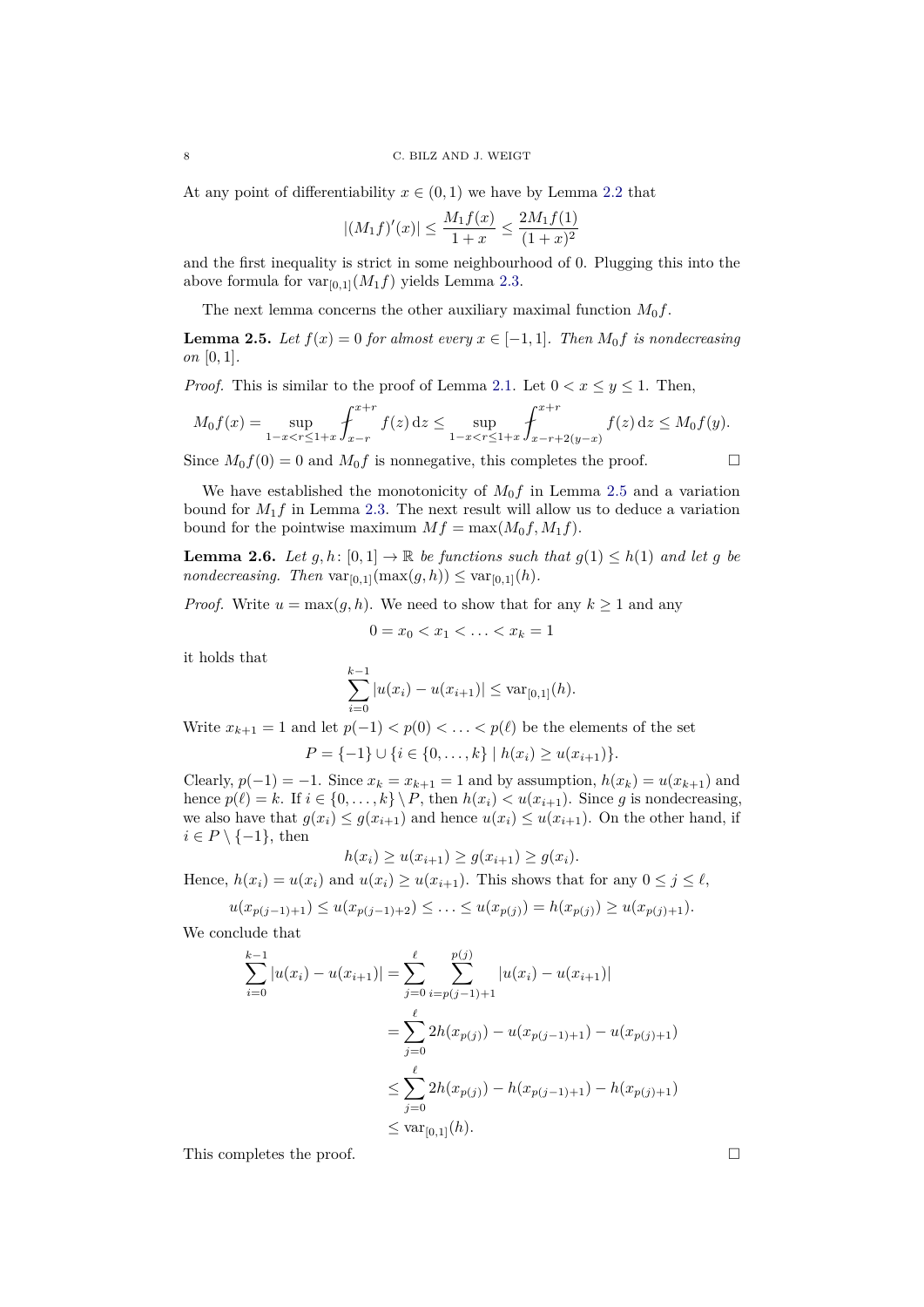<span id="page-8-7"></span>We are now ready to prove [\(2.1\)](#page-4-2). Let  $f(x) = 0$  for almost every  $x \in [-1, 1]$  and let *h*:  $[0,1] \rightarrow [0,\infty)$  be the function defined by  $h(x) = M_1 f(x)$  for  $0 \le x < 1$  and  $h(1) = Mf(1)$ . Then  $M_0f(1) \leq h(1)$  and Mf restricted to [0,1] is the pointwise maximum of  $M_0 f$  and h. Hence by an application of Lemmas [2.5](#page-7-0) and [2.6](#page-7-1) and then Lemma [2.3,](#page-6-0)

$$
\text{var}_{[0,1]}(Mf) \le \text{var}_{[0,1]}(h) \le \text{var}_{[0,1]}(M_1f) + Mf(1) - M_1f(1) \le Mf(1).
$$

The last inequality is strict if  $f$  does not vanish almost everywhere on  $\mathbb{R}$ . This shows [\(2.1\)](#page-4-2) and hence completes the proof of Proposition [1.7.](#page-3-3)

*Remark* 2.7*.* One can show that *M*0*f* is also Lipschitz continuous on [0*,* 1] and that  $M_0 f$  and  $M_1 f$  do not coincide at more than one point in [0, 1] if  $f$  does not vanish almost everywhere on R. Let us only sketch a proof of the fact that if  $y \in [0,1]$ is such that  $M_0 f(y) \geq M_1 f(y)$ , then  $M_0 f(x) > M_1 f(x)$  for any  $x \in (y, 1]$ . By Lemma [2.2,](#page-5-1)

$$
\frac{M_1f(x) - M_1f(y)}{x - y} \le \frac{M_1f(y)}{1 + x}.
$$

Similarly as in the proofs of Lemmas [2.2](#page-5-1) and [2.5,](#page-7-0) one can show that

$$
\frac{M_0 f(x) - M_0 f(y)}{x - y} \ge \frac{M_0 f(y)}{1 - x + 2y}
$$

*.*

Since  $M_0 f(y) \geq M_1 f(y) > 0$  and  $y < x$  it follows that  $M_0 f(x) > M_1 f(x)$ .

## <span id="page-8-3"></span><span id="page-8-2"></span>3. Proof of Theorem [1.2](#page-0-2)

<span id="page-8-0"></span>Throughout this section, let  $f: \mathbb{R} \to [0, \infty)$  be a function of bounded variation such that for almost every  $x \in \mathbb{R}$  we have that  $f(x) = 0$  or  $f(x) = Mf(x)$ . In order to prove Theorem [1.2,](#page-0-2) we need to show the inequality

(3.1) var(*Mf*) ≤ var(*f*)

and determine its cases of equality. We will accomplish this by using a certain canon-ical representative f whose properties facilitate the application of Proposition [1.7.](#page-3-3) In Section [3.1,](#page-8-1) we define  $\bar{f}$ , show that  $f$  and  $\bar{f}$  agree almost everywhere and that

(3.2) var( ¯*f*) ≤ var(*f*)*.*

There, we also establish some further properties of  $\bar{f}$ . In Section [3.2,](#page-10-0) we apply Proposition [1.7](#page-3-3) to show [\(3.1\)](#page-8-2) for  $\bar{f}$ , i.e. we show that

<span id="page-8-4"></span>
$$
(3.3) \t\t var(Mf) \leq \text{var}(\bar{f}).
$$

Inequalities  $(3.2)$  and  $(3.3)$  together imply  $(3.1)$ . In Section [3.3,](#page-10-1) we characterise the cases of equality in [\(3.1\)](#page-8-2) by characterising the cases of equality in [\(3.3\)](#page-8-4) and then characterising the cases of equality in [\(3.2\)](#page-8-3) under the assumption that equality holds in  $(3.3)$ .

<span id="page-8-1"></span>3.1. **Canonical representative.** Let us define a function  $\bar{f}$ :  $\mathbb{R} \to [0, \infty)$  as follows. If  $x \in \mathbb{R}$  is such that

<span id="page-8-5"></span>(3.4) 
$$
\limsup_{r \searrow 0} \int_{x-r}^{x+r} f(y) dy = 0,
$$

then we let  $\bar{f}(x) = 0$  and otherwise we let  $\bar{f}(x) = Mf(x)$ . This *canonical representative* is related to but distinct from the homonymous object in [\[AP07\]](#page-17-5). By the Lebesgue differentiation theorem and the assumption on *f*, we have that  $f(x) = \overline{f}(x)$ for almost every  $x \in \mathbb{R}$  and hence  $Mf(x) = M\bar{f}(x)$  for any  $x \in \mathbb{R}$ . Since f is of bounded variation, its one-sided limits exist at any point. It follows that [\(3.4\)](#page-8-5) can be rewritten without the use of an integral, but we will not need this.

<span id="page-8-6"></span>The following lemma will be used multiple times throughout this section.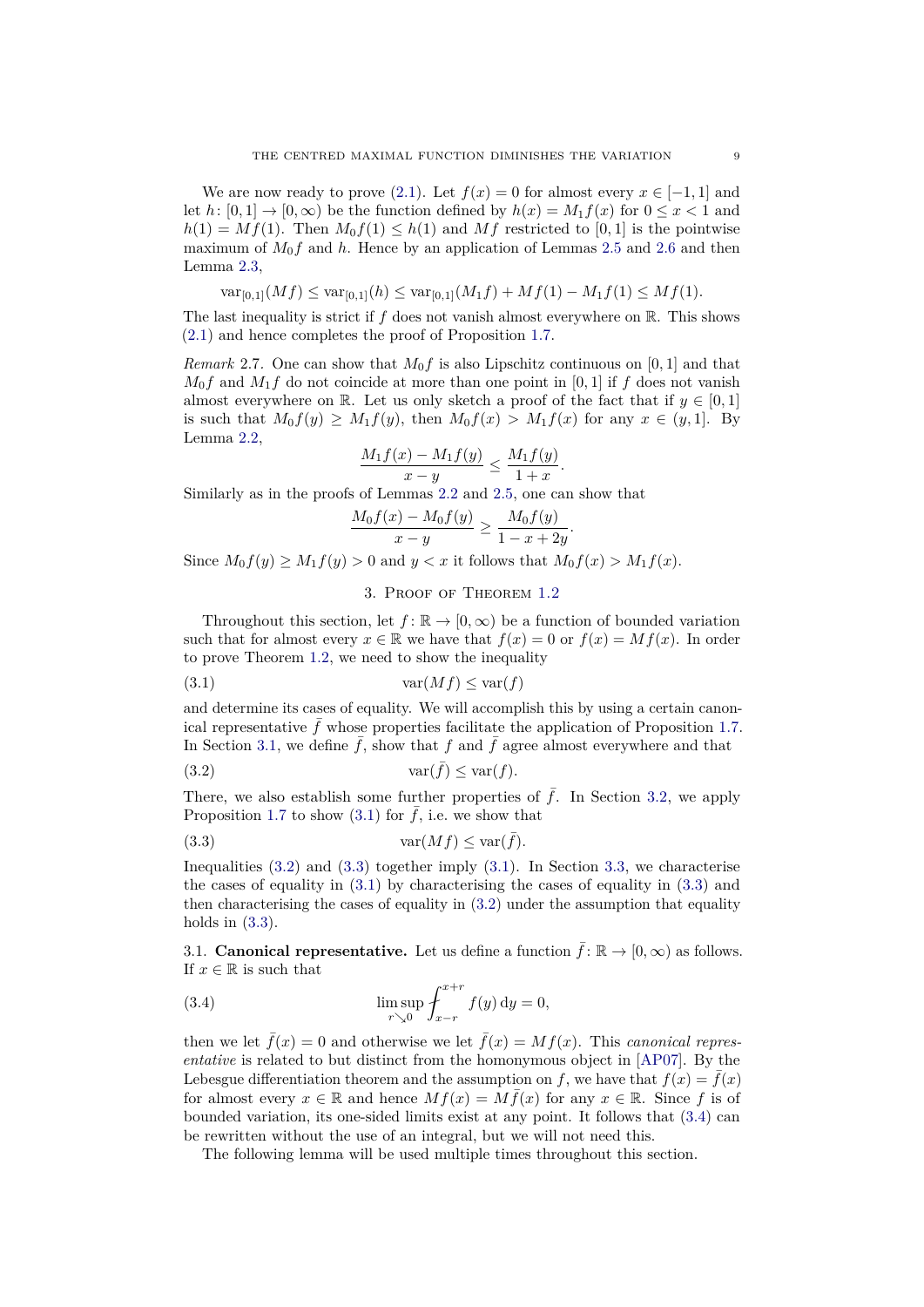**Lemma 3.1.** *The maximal function Mf is lower semi-continuous, i.e. for any*  $x \in \mathbb{R}$  *it holds that* lim  $\inf_{y \to x} Mf(y) \geq Mf(x)$ *.* 

*Proof.* By definition, *Mf* is the pointwise supremum of the continuous functions

$$
\mathbb{R} \ni x \mapsto \int_{x-r}^{x+r} f(y) \, dy, \quad r > 0.
$$

The lemma follows from this.  $\square$ 

We now show that the canonical representative does not increase the variation.

**Lemma 3.2.** *Inequality* [\(3.2\)](#page-8-3) *holds.*

*Proof.* We first claim that it suffices to show that for any  $x \in \mathbb{R}$  and  $\epsilon > 0$  there exist  $y_1, y_2 \in (x - \epsilon, x + \epsilon)$  such that  $f(y_1) - \epsilon \leq \overline{f}(x) \leq f(y_2) + \epsilon$ . Let  $k \geq 1$  and let

$$
-\infty < x_0 < x_1 < \ldots < x_k < \infty.
$$

By iteratively removing any points  $x_i$  with  $1 \leq i \leq k-1$  for which  $\bar{f}(x_i)$  lies in the convex hull of  $\{\bar{f}(x_{i-1}), \bar{f}(x_{i+1})\}$ , we obtain a subsequence  $x'_0 < \ldots < x'_{\ell}$  such that

$$
\sum_{i=0}^{k-1} |\bar{f}(x_i) - \bar{f}(x_{i+1})| = \sigma \sum_{i=0}^{\ell-1} (-1)^i \bar{f}(x'_i) + (-1)^{i+1} \bar{f}(x'_{i+1})
$$

for some  $\sigma \in \{-1, 1\}$ . Let  $\epsilon > 0$ . By assumption, there exist points  $y_i \in (x_i' - \epsilon, x_i' + \epsilon)$ such that

$$
\sigma(-1)^i \bar{f}(x_i') \leq \sigma(-1)^i f(y_i) + \epsilon
$$

for any  $0 \leq i \leq \ell$ . If  $\epsilon$  is small enough, then  $y_i$  is increasing in *i* and hence

$$
\sum_{i=0}^{k-1} |\bar{f}(x_i) - \bar{f}(x_{i+1})| - 2\ell\epsilon \le \sigma \sum_{i=0}^{\ell-1} (-1)^i f(y_i) + (-1)^{i+1} f(y_{i+1}) \le \text{var}(f).
$$

Let  $\epsilon \to 0$  and then take the supremum over all k and  $x_i$  as above to show [\(3.2\)](#page-8-3).

It remains to show that for any  $x \in \mathbb{R}$  and  $\epsilon > 0$  there exist points  $y_1$  and  $y_2$  as above. Let  $r \in (0, \epsilon)$ . We start with the existence of  $y_1$ . By the definitions of  $\bar{f}(x)$ and  $Mf(x)$ ,

$$
\bar{f}(x) \ge \limsup_{r \searrow 0} \int_{x-r}^{x+r} f(y) \, dy.
$$

Hence if r is sufficiently small, then the integral on the right-hand side is at most  $f(x) + \epsilon$  and so there exists a  $y_1 \in (x - r, x + r)$  with  $f(y_1) - \epsilon \le f(x)$ , as required.

We complete the proof by showing the existence of  $y_2$ . If  $\bar{f}(x) = 0$ , then we may simply choose  $y_2 = x$  because f is nonnegative. So we assume that  $\bar{f}(x) = Mf(x) > 0$ . Since [\(3.4\)](#page-8-5) fails,  $f(y) > 0$  for any *y* in some subset of positive measure of  $(x - r, x + r)$ . As *f* and  $\overline{f}$  are equal almost everywhere, it follows that  $f(y_2) = \overline{f}(y_2) = Mf(y_2)$  for some  $y_2 \in (x - r, x + r)$ . Hence if *r* is small enough, then Lemma [3.1](#page-8-6) implies that  $f(y_2) + \epsilon \geq \bar{f}(x)$ , as required.

In particular, [\(3.2\)](#page-8-3) shows that  $\bar{f}$  is of bounded variation. Together with the definition of  $f$ , this implies some topological properties of the vanishing set

$$
V = \{ x \in \mathbb{R} \mid \bar{f}(x) = 0 \}.
$$

<span id="page-9-0"></span>**Lemma 3.3.** *The set V is open and its boundary has no limit points in* R*.*

This can be stated equivalently as follows: There exists a finite or countably infinite nondecreasing sequence of points  $a_i \in \mathbb{R} \cup \{\pm \infty\}$  without accumulation points in  $\mathbb R$  such that  $V = \bigcup_i (a_{2i}, a_{2i+1}).$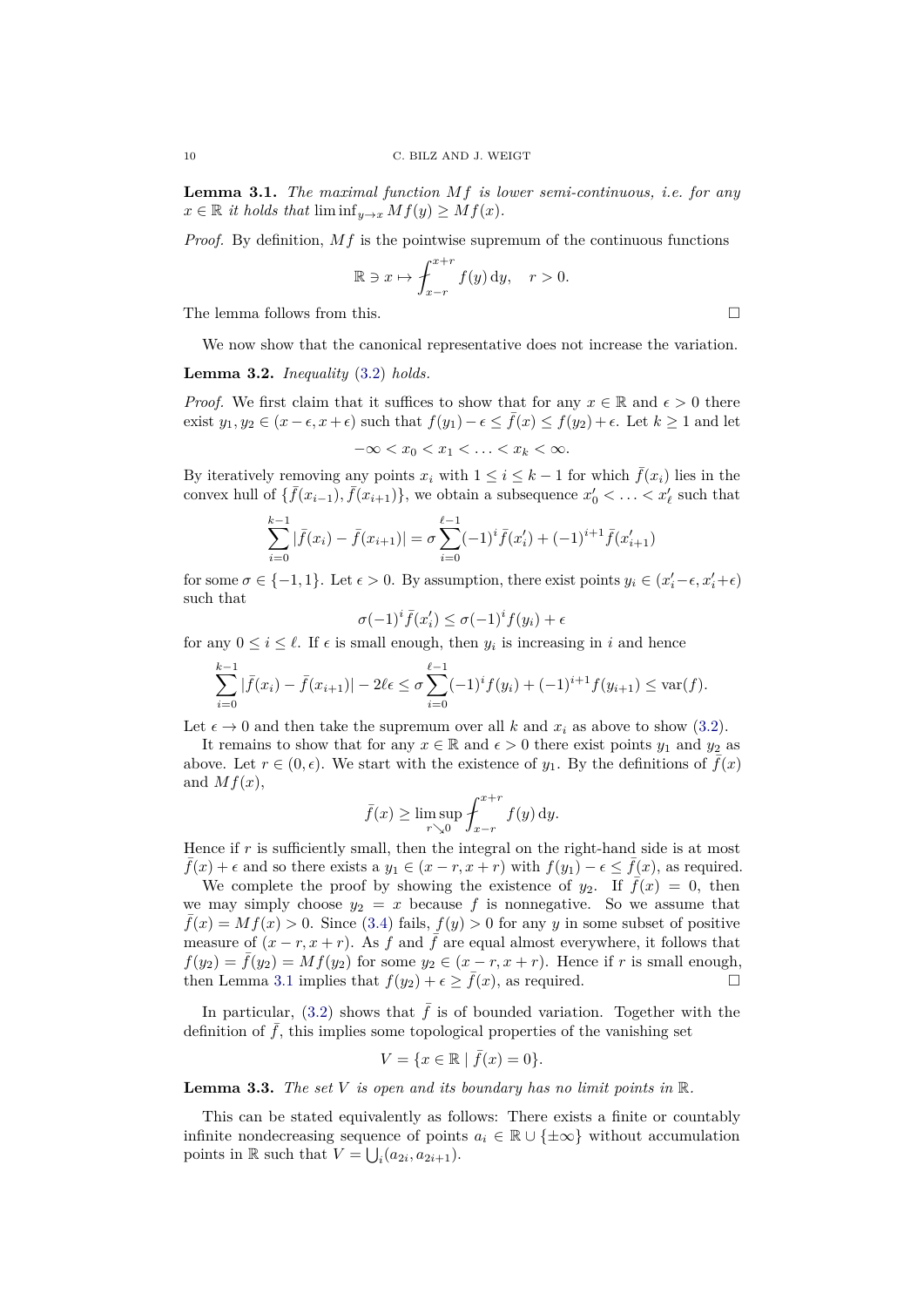*Proof.* If *f* vanishes almost everywhere, then  $V = \mathbb{R}$  and the lemma follows. Since *f* is nonnegative, we may therefore assume that *f* is positive in a set of positive measure. Let  $x \in \mathbb{R}$ . Then  $Mf(x) > 0$  and by Lemma [3.1](#page-8-6) there exists an  $\epsilon > 0$ such that  $Mf(y) > \epsilon$  for any  $y \in (x - \epsilon, x + \epsilon)$ .

We first show that *x* is not a limit point of the boundary of *V*. Let  $k \geq 0$  and let

$$
x-\epsilon < x_0 < x_1 < \ldots < x_{2k+1} < x+\epsilon
$$

be a sequence of points with  $\bar{f}(x_{2i}) = 0$  and  $\bar{f}(x_{2i+1}) = M\bar{f}(x_{2i+1})$  for any  $0 \le i \le k$ . It suffices to show that *k* is bounded by a constant that only depends on  $\bar{f}$  and  $\epsilon$ . Such a bound holds because

$$
(2k+1)\epsilon < \sum_{i=0}^{2k} |\bar{f}(x_{i+1}) - \bar{f}(x_i)| \le \text{var}(\bar{f}) < \infty.
$$

The first inequality above holds by the properties of  $\epsilon$  and  $x_k$ . The second inequality holds by definition. Hence *x* is not a limit point of the boundary of *V* .

It remains to show that *V* is open. To this end, let *x* be a boundary point of *V* . We need to show that  $\bar{f}(x) > 0$ . By the first part of the proof,  $f(y) > \epsilon$  for any *y* in some one-sided neighbourhood of *x*, i.e. for any *y* in  $(x - r, x)$  or  $(x, x + r)$  for some  $r > 0$ . Since f is nonnegative, we see that [\(3.4\)](#page-8-5) fails and hence  $\bar{f}(x) = Mf(x) > 0$ . This completes the proof.

<span id="page-10-0"></span>3.2. **Global variation bound.** In Section [3.1,](#page-8-1) we proved [\(3.2\)](#page-8-3). Together with the following result, this implies [\(3.1\)](#page-8-2), proving the first part of Theorem [1.2.](#page-0-2)

<span id="page-10-4"></span>**Proposition 3.4.** *Inequality* [\(3.3\)](#page-8-4) *holds.*

*Proof.* By Lemma [3.3](#page-9-0) and a subdivision of  $\mathbb{R}$  we see that  $(3.3)$  holds if

<span id="page-10-2"></span>(3.5) 
$$
\text{var}_I(Mf) \leq \text{var}_I(\bar{f})
$$

whenever *I* is a connected component of  $\mathbb{R} \setminus V$  or the closure of a connected component of *V*. If *I* is a connected component of  $\mathbb{R} \setminus V$ , then  $\bar{f}$  and Mf agree on *I*, so that [\(3.5\)](#page-10-2) holds with equality. Now let *I* be the closure of a connected component of *V*. If  $I = \mathbb{R}$ , then both sides of [\(3.5\)](#page-10-2) are zero. On the other hand, if  $I \neq \mathbb{R}$ , then by Lemma [3.3,](#page-9-0)  $\bar{f}$  and  $Mf$  agree on the boundary of *I* and therefore [\(3.5\)](#page-10-2) follows from either [\(1\)](#page-3-1) or [\(2\)](#page-3-2) in Proposition [1.7.](#page-3-3) This completes the proof.  $\Box$ 

<span id="page-10-1"></span>3.3. **Cases of equality.** It remains to characterise the cases of equality in [\(3.1\)](#page-8-2). We first establish certain regularity properties of  $f$ .

<span id="page-10-5"></span>**Lemma 3.5.** *Any connected component of*  $V$  *or*  $\mathbb{R} \setminus V$  *has positive length.* 

*Proof.* Let  $x \in \mathbb{R}$ . If  $\bar{f}(y) > 0$  for any  $y \neq x$  in some compact neighbourhood of x, then by Lemma [3.1](#page-8-6) there exists an  $\epsilon > 0$  such that  $\bar{f}(y) = Mf(y) > \epsilon$  for any such *y*. Hence [\(3.4\)](#page-8-5) fails and  $\bar{f}(x) = Mf(x) > \epsilon$ . This shows that  $\{x\}$  is not a connected component of *V* .

On the other hand, if  $\bar{f}(y) = 0$  for any  $y \neq x$  in some neighbourhood of x, then [\(3.4\)](#page-8-5) holds and hence  $\bar{f}(x) = 0$ . This shows that  $\{x\}$  is not a connected component of  $\mathbb{R} \setminus V$ . Since  $x \in \mathbb{R}$  was arbitrary, it follows that any connected component of *V* or  $\mathbb{R} \setminus V$  has positive length.

Now we investigate the behaviour of the canonical representative  $\bar{f}$  on connected components of its support

$$
\mathbb{R} \setminus V = \{ x \in \mathbb{R} \mid \bar{f}(x) > 0 \}.
$$

<span id="page-10-3"></span>This set is closed by Lemma [3.3.](#page-9-0) Our next result will only be applied in the case of an unbounded connected component, but its proof is identical in the bounded and unbounded cases.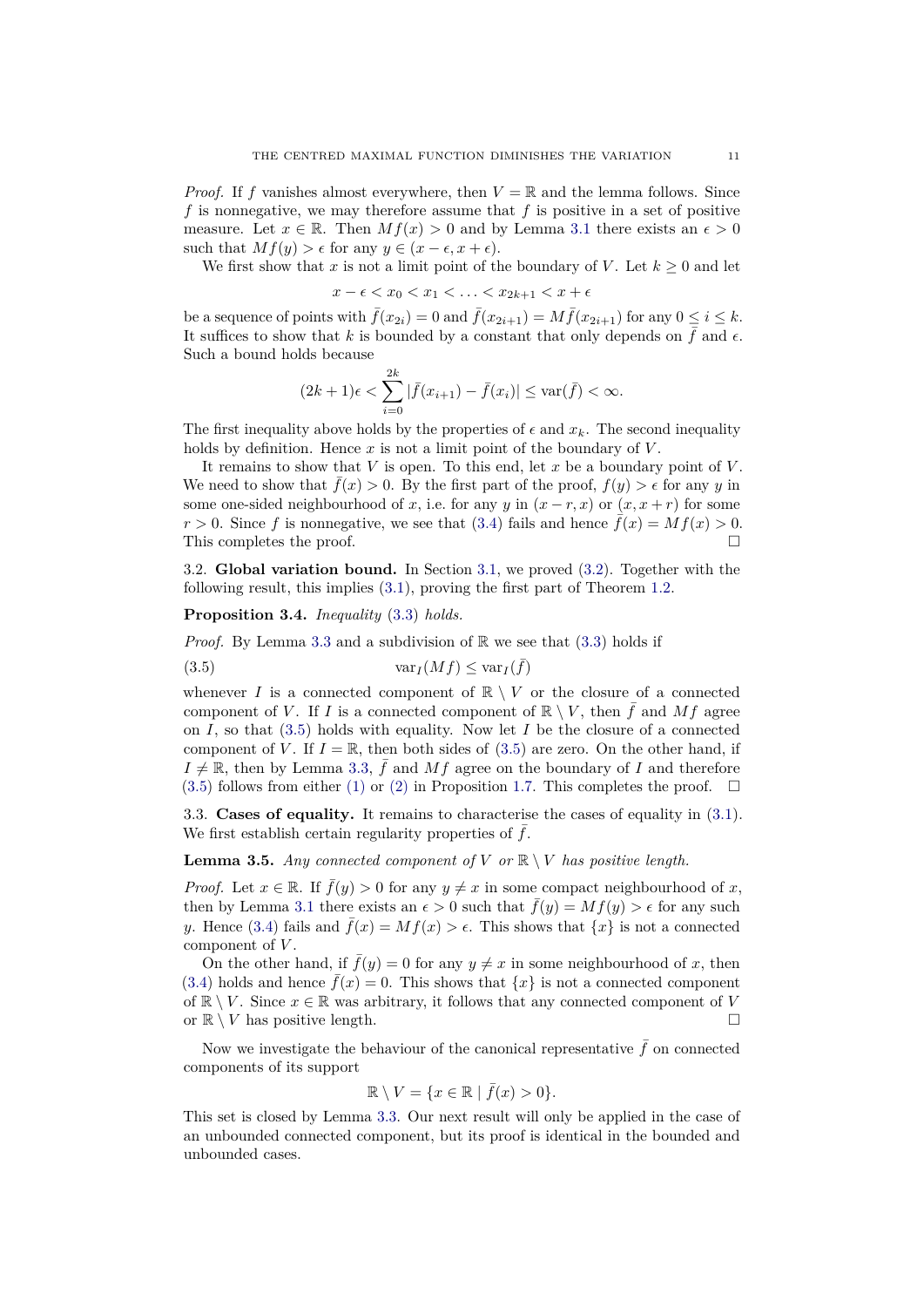**Lemma 3.6.** *The function*  $\bar{f}$  *is concave on any connected component of*  $\mathbb{R} \setminus V$ *.* 

*Proof.* Suppose for a contradiction that  $\bar{f}$  is not concave on some connected component *I* of  $\mathbb{R} \setminus V$ . Then there exist points  $x_0 < x_1 < x_2$  in *I* such that  $\bar{f}(x_1) < L(x_1)$ where  $L: \mathbb{R} \to \mathbb{R}$  is the affine linear function defined by  $L(x_0) = \bar{f}(x_0)$  and *L*(*x*<sub>2</sub>) =  $\bar{f}(x_2)$ . Hence for  $g = \bar{f} - L$  we have  $g(x_1) < 0$  and  $g(x_0) = g(x_2) = 0$ .

Since  $\bar{f}$  and  $Mf$  are equal in *I*, Lemma [3.1](#page-8-6) and the continuity of *L* imply that there exists a smallest  $x'_1 \in [x_0, x_2]$  such that

$$
g(x_1') = \inf_{x_0 \le y \le x_2} g(y) < 0.
$$

Since  $g(x_0) = 0$ , there exists an  $r > 0$  such that  $[x'_1 - r, x'_1 + r] \subseteq [x_0, x_2]$ . We have that  $g(y) \ge g(x_1')$  for any  $y \in [x_0, x_2]$  and the inequality is strict if  $y < x_1'$ . Hence by the mean value property for *L*,

$$
Mf(x_1') \ge \int_{x_1'-r}^{x_1'+r} \bar{f}(y) \, dy = \int_{x_1'-r}^{x_1'+r} g(y) \, dy + L(x_1') > g(x_1') + L(x_1') = \bar{f}(x_1').
$$

This is a contradiction to the fact that  $x'_1 \in \mathbb{R} \setminus V$ . Therefore  $\bar{f}$  is concave on *I*.  $\Box$ 

The following result is a consequence of Lemma [3.6.](#page-10-3)

<span id="page-11-0"></span>**Lemma 3.7.** *Let I be an unbounded connected component of*  $\mathbb{R} \setminus V$ *. Then,* 

$$
\lim_{|x|\to\infty;\,x\in I}\bar{f}(x)>0.
$$

*Furthermore, if*  $I = \mathbb{R}$ *, then*  $\bar{f}$  *is constant.* 

*Proof.* Suppose for a contradiction that one of the conclusions of the lemma is false. Let  $x_0 \in I$ , meaning that  $\bar{f}(x_0) > 0$ . Then by symmetry, we may assume that  $[x_0, ∞) ⊆ I$  and that there exists a  $x_1 > x_0$  such that  $\bar{f}(x_1) < \bar{f}(x_0)$ . By Lemma [3.6,](#page-10-3) it follows that  $\bar{f}(x_2) \leq L(x_2)$  for any  $x_2 \geq x_1$  where  $L: \mathbb{R} \to \mathbb{R}$  is the affine linear function defined by  $L(x_0) = \bar{f}(x_0)$  and  $L(x_1) = \bar{f}(x_1)$ . Notice that *L* is strictly decreasing and hence  $\bar{f}(x_2) < 0$  if  $x_2$  is large enough. This is a contradiction to the nonnegativity of  $\bar{f}$ .

We can now characterise the cases of equality in the intermediate inequality  $(3.3)$ .

<span id="page-11-1"></span>**Proposition 3.8.** *Equality holds in* [\(3.3\)](#page-8-4) *if and only if*  $\bar{f}$  *is constant or*  $\mathbb{R} \setminus V$  *is a compact interval of positive length.*

*Proof.* It suffices to consider the case that  $\bar{f}$  is not constant since otherwise both sides of  $(3.3)$  are zero. Then  $\mathbb{R} \setminus V$  is nonempty. By the second part of Lemma [3.7,](#page-11-0) we also have that *V* is nonempty.

By the proof of Proposition [3.4,](#page-10-4) equality holds in [\(3.3\)](#page-8-4) if and only if [\(3.5\)](#page-10-2) holds with equality whenever  $I$  is the closure of some connected component of  $V$ . Any such *I* has positive length by Lemma [3.5.](#page-10-5) By the strictness in Proposition [1.7](#page-3-3)[\(1\),](#page-3-1) this means that [\(3.3\)](#page-8-4) can only hold with equality if all connected components of *V* are unbounded, i.e. if  $\mathbb{R} \setminus V$  is a nonempty interval. This interval is closed by Lemma [3.3](#page-9-0) and has positive length by Lemma [3.5.](#page-10-5)

Now let  $I \neq \mathbb{R}$  be an unbounded connected component of *V*. Since the function f is of bounded variation, its limits at  $\pm \infty$  exist and for any  $x \in \mathbb{R}$ ,

$$
Mf(x) \ge \lim_{r \to \infty} \int_{x-r}^{x+r} \bar{f}(y) \, \mathrm{d}y = \lim_{y \to \infty} \frac{\bar{f}(y) + \bar{f}(-y)}{2}.
$$

Furthermore, if the right-hand side is zero, then  $\lim_{|x|\to\infty} Mf(x) = 0$ . By Proposi-tion [1.7](#page-3-3)[\(2\),](#page-3-2) it follows that [\(3.5\)](#page-10-2) holds with equality if and only if  $\lim_{|x|\to\infty} f(x) = 0$ . By Lemma [3.7,](#page-11-0) this is the case precisely when  $\mathbb{R} \setminus V$  has no unbounded components.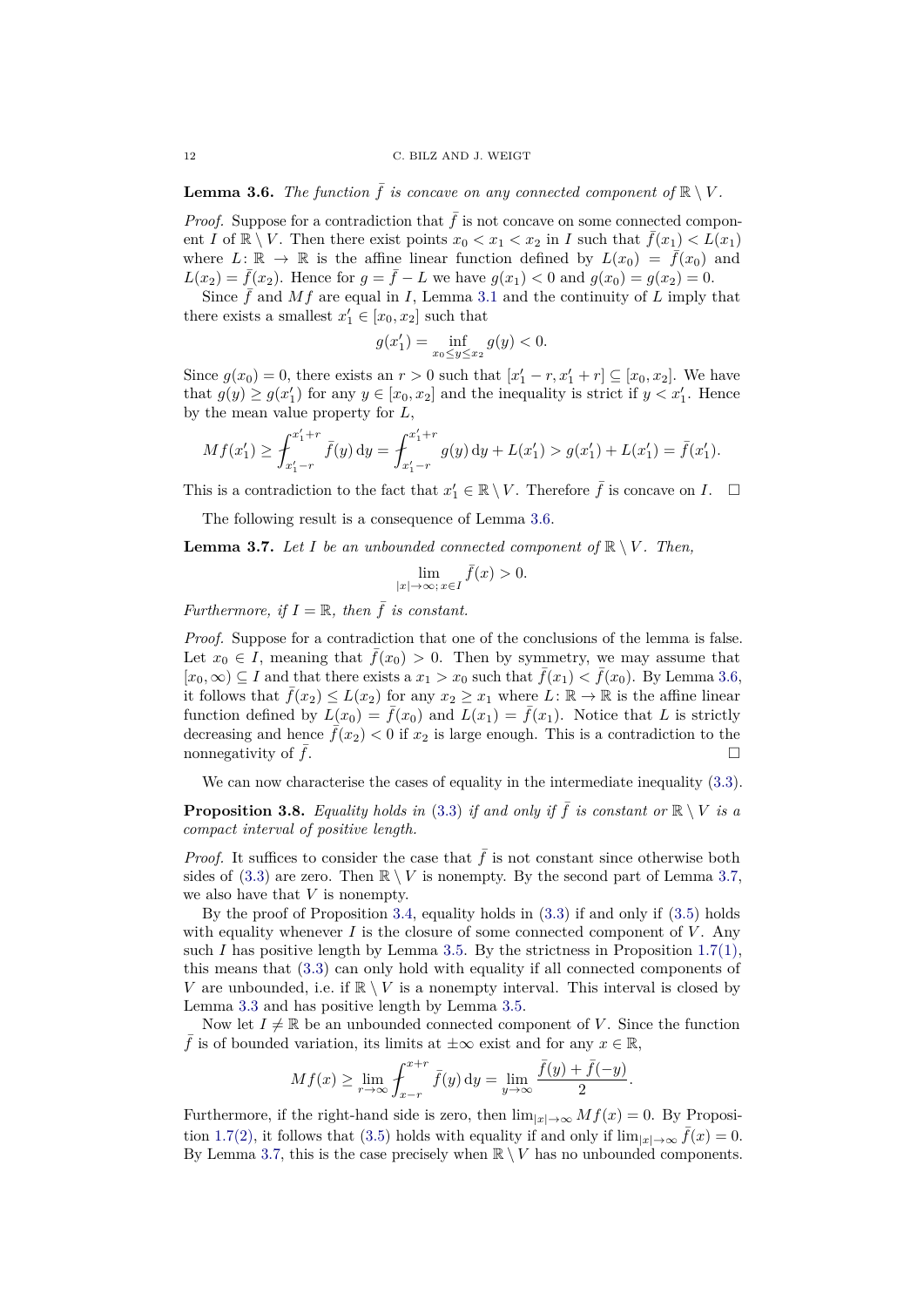We conclude that if  $\bar{f}$  is not constant, then [\(3.3\)](#page-8-4) holds with equality if and only if  $\mathbb{R} \setminus V$  is a compact interval of positive length. This completes the proof.

We can now characterise the cases of equality in [\(3.1\)](#page-8-2). If  $\bar{f}$  is constant, then Mf is constant. In this case, equality in  $(3.1)$  holds precisely when  $f$  is also constant. We may now assume that  $\bar{f}$  is not constant. In this case, by [\(3.2\)](#page-8-3), [\(3.3\)](#page-8-4) and Proposition [3.8,](#page-11-1) equality holds in [\(3.1\)](#page-8-2) if and only if [\(3.2\)](#page-8-3) holds with equality and  $\mathbb{R}\setminus V = [a, b]$  for some real numbers  $a < b$ . If  $\mathbb{R}\setminus V$  is of this form, then the canonical representative f is concave on [a, b] by Lemma [3.6.](#page-10-3) Hence it is continuous on  $(a, b)$ and

$$
0 \le \bar{f}(a) \le \lim_{x \searrow a} \bar{f}(x) \quad \text{and} \quad 0 \le \bar{f}(b) \le \lim_{x \nearrow b} \bar{f}(x).
$$

Furthermore,  $\bar{f}$  vanishes on  $\mathbb{R}\setminus [a, b]$ . Since  $f$  and  $\bar{f}$  are equal almost everywhere, this implies that [\(3.2\)](#page-8-3) holds with equality if and only if  $f(x) = \bar{f}(x)$  for any  $x \in \mathbb{R} \setminus \{a, b\}$ and

$$
0 \le f(a) \le \lim_{x \searrow a} f(x) \quad \text{and} \quad 0 \le f(b) \le \lim_{x \nearrow b} f(x).
$$

This completes the proof of Theorem [1.2.](#page-0-2)

#### 4. DISCRETE SETTING

In this section, we first use an embedding argument to prove the conditional result Proposition [1.4](#page-2-4) and to derive the discrete Theorem [1.3](#page-1-2) from the continuous Theorem [1.1.](#page-0-1) Afterwards, we adapt the arguments in Sections [2](#page-4-1) and [3](#page-8-0) to show the more general discrete Theorem [1.5.](#page-2-1)

<span id="page-12-0"></span>4.1. **Embedding.** Let  $f: \mathbb{Z} \to \mathbb{R}$  be a function of bounded variation and let  $Mf: \mathbb{Z} \to \mathbb{R}$  be the discrete maximal function as defined in Section [1.1.](#page-1-3) We define an associated step function  $f_c : \mathbb{R} \to \mathbb{R}$  by setting  $f_c(x) = f(n)$  for any integer *n* and any  $x \in [n-1/2, n+1/2)$ . Let  $Mf_c: \mathbb{R} \to \mathbb{R}$  be the continuous maximal function as defined in Section [1.](#page-0-3)

For any monotone map  $\phi: \mathbb{Z} \to \mathbb{Z}$  there exists a monotone map  $\psi: \mathbb{Z} \to \mathbb{R}$  such that  $f \circ \phi = f_c \circ \psi$  and vice versa. Hence  $var_{\mathbb{Z}}(f) = var(f_c)$ . Our next claim is that  $var_{\mathbb{Z}}(Mf) \leq var(Mf_c)$ . This is an immediate consequence of the following result.

**Lemma 4.1.** We have that  $Mf(n) = Mf_c(n)$  for any integer *n*.

*Proof.* For any nonnegative integer  $m$ , the step function  $f_c$  is constant on the intervals  $[n - m - 1/2, n - m + 1/2]$  and  $[n + m - 1/2, n + m + 1/2]$ . Thus for any positive radius *r* with  $|r - m| \leq 1/2$  we have that

$$
\frac{1}{2r} \int_{n-r}^{n+r} f_c(y) dy = \frac{1}{2r} \int_{n-m}^{n+m} f_c(y) dy + \frac{r-m}{2r} (f_c(n-m) + f_c(n+m)).
$$

The right-hand side is of the form  $A + B/r$  for some constants *A* and *B* independent of *r*, where  $B = 0$  if  $m = 0$ . It follows that the map  $r \mapsto \int_{n-r}^{n+r} f_c(y) dy$  is constant on  $(0, 1/2]$  and monotone on  $[m - 1/2, m + 1/2]$  for any positive integer *m*. Hence,

$$
Mf_c(n) = \sup_{r \in \mathbb{Z}_{\geq 0}} \int_{n-r-1/2}^{n+r+1/2} f_c(y) \, \mathrm{d}y = \sup_{r \in \mathbb{Z}_{\geq 0}} \sum_{m=n-r}^{n+r} f(m) = Mf(n).
$$

This completes the proof.

<span id="page-12-1"></span>If  $f_c$  satisfies [\(1.1\)](#page-0-0) for some constant *C*, then it follows from the above that

(4.1) 
$$
\operatorname{var}_{\mathbb{Z}}(Mf) \le \operatorname{var}(Mf_c) \le C \operatorname{var}(f_c) = C \operatorname{var}_{\mathbb{Z}}(f)
$$

and hence *f* satisfies [\(1.3\)](#page-1-1) with the same constant. This proves Proposition [1.4](#page-2-4) and enables us to derive Theorem [1.3](#page-1-2) from Theorem [1.1.](#page-0-1)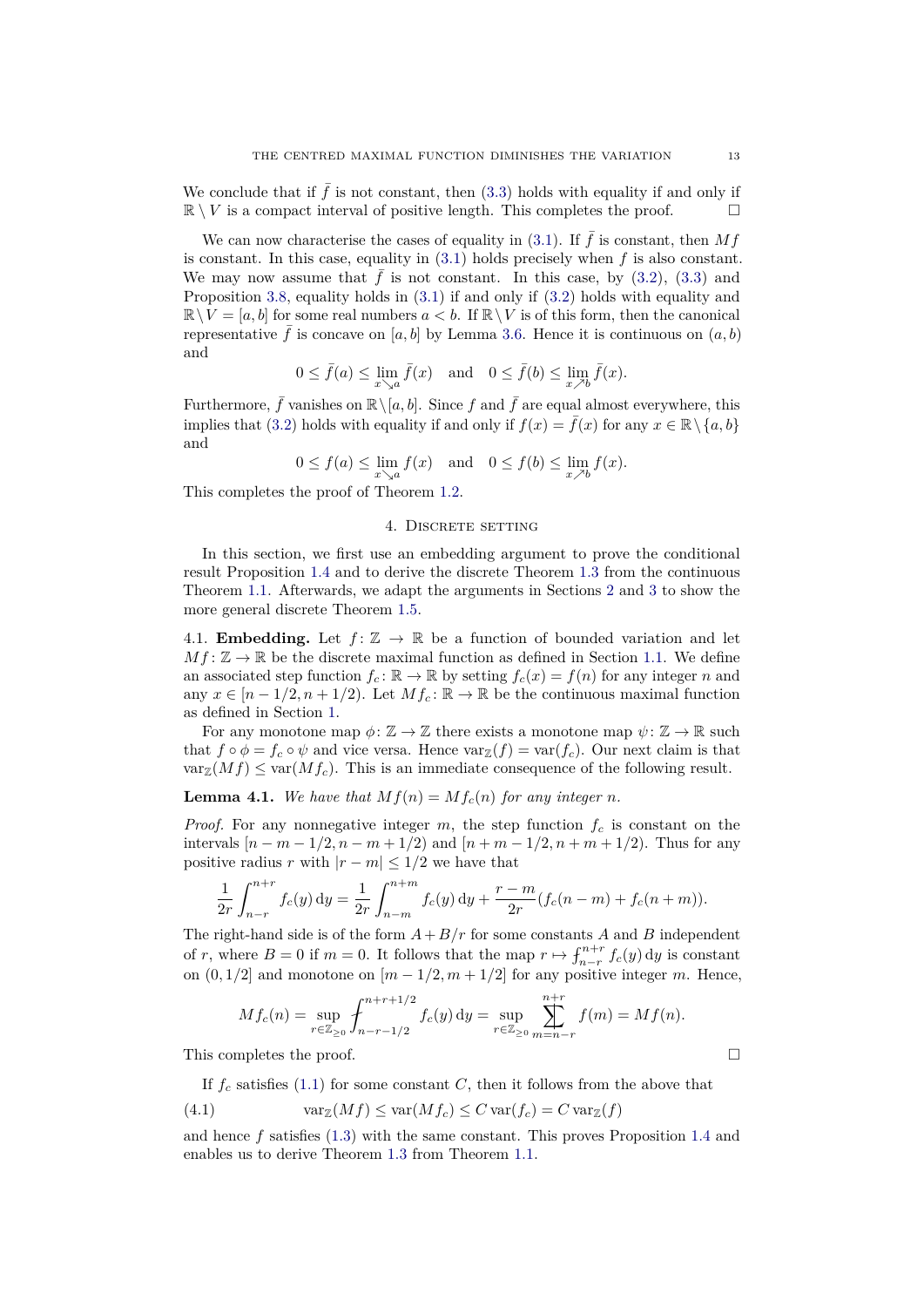*Proof of Theorem [1.3.](#page-1-2)* By assumption,  $f$  is  $\{0, 1\}$ -valued and of bounded variation and so the same is true for  $f_c$ . Hence by  $(4.1)$  and Theorem [1.1,](#page-0-1) we see that  $f$ satisfies  $(1.3)$  with  $C = 1$ . Equality can only hold if equality holds in Theorem [1.1.](#page-0-1) For a nonconstant f, this implies that the set  $\{x \in \mathbb{R} \mid f_c(x) = 1\}$  is a bounded interval of positive length and hence the set  ${n \in \mathbb{Z} \mid f(n) = 1}$  is a bounded nonempty discrete interval. On the other hand, if *f* is of this form, then equality is attained because for any integer *n* with  $f(n) = 1$  we have that

$$
\text{var}_{\mathbb{Z}}(Mf) \ge 2Mf(n) - \lim_{m \to \infty} Mf(m) + Mf(-m) = 2 - 0 = \text{var}_{\mathbb{Z}}(f).
$$

This completes the proof.

<span id="page-13-0"></span>4.2. **Discrete local variation bound.** The following result is the discrete analogue of Proposition [1.7.](#page-3-3) We will use it to derive Theorem [1.5](#page-2-1) similarly as Theorem [1.2](#page-0-2) in the continuous setting, but without any of the technical difficulties related to compactness issues or exceptional sets of measure zero.

<span id="page-13-1"></span>**Proposition 4.2.** *Let*  $f: \mathbb{Z} \to [0, \infty)$  *be a bounded function and let*  $I \subseteq \mathbb{R}$  *be an interval such that*  $f(n) = 0$  *for any integer n in the interior of I. Then the following holds:*

- <span id="page-13-3"></span>*(1) If*  $I = [a, b]$  *for some integers*  $a < b$ , *then*  $var_{I \cap \mathbb{Z}}(Mf) \leq Mf(a) + Mf(b)$ . *The inequality is strict unless f vanishes everywhere on* Z*.*
- <span id="page-13-2"></span>*(2)* If  $I = (−∞, a]$  or  $I = [a, ∞)$  for some integer a, then Mf is monotone on  $I \cap \mathbb{Z}$  *and*  $\text{var}_{I \cap \mathbb{Z}}(Mf) = Mf(a) - \inf_{n \in I \cap \mathbb{Z}} Mf(n)$ .

The proof of this result goes along similar lines of the proof of Proposition [1.7,](#page-3-3) although some details differ. In particular we have to work around the fact that not all integer intervals have integer midpoints.

We first prove the unbounded case in Proposition  $4.2(2)$  $4.2(2)$ . By symmetry, it suffices to take  $I = [a, \infty)$ .

<span id="page-13-4"></span>**Lemma 4.3.** Let  $f: \mathbb{Z} \to [0, \infty)$  be a bounded function and let  $a \in \mathbb{Z}$  be such that  $f(n) = 0$  *for every integer*  $n > a$ *. Then Mf is nonincreasing on* [ $a, \infty$ ] ∩ Z *and hence*

$$
\text{var}_{[a,\infty)\cap\mathbb{Z}}(Mf)=Mf(a)-\inf_{n\in[a,\infty)\cap\mathbb{Z}}Mf(n).
$$

*Proof.* This is similar to the proof of Lemma [2.1.](#page-4-3) Let  $n, m \in \mathbb{Z}$  be such that  $a \leq n \leq m$ . Then,

$$
Mf(n) = \sup_{r \ge n-a} \sum_{k=n-r}^{n+r} f(k) \ge \sup_{r \ge n-a} \sum_{k=n-r}^{n+r+2(m-n)} f(k) = Mf(m).
$$

This completes the proof.

The rest of this section is devoted to the proof of Proposition  $4.2(1)$  $4.2(1)$ , i.e. the case that  $I = [a, b]$  for some integers  $a < b$ . We start with a reduction using translation invariance. We also insert a midpoint in the case that  $a + b$  is odd. For this, let  $f$ be as in Proposition [4.2.](#page-13-1) Set

$$
S = \begin{cases} \mathbb{Z} & \text{if } a+b \text{ is even,} \\ \mathbb{Z} + \frac{1}{2} = \{ \dots, -\frac{3}{2}, -\frac{1}{2}, \frac{1}{2}, \frac{3}{2}, \dots \} & \text{if } a+b \text{ is odd} \end{cases}
$$

and write  $S_0 = S \cup \{0\}$ . We define a translated function  $\tilde{f}: S \to [0, \infty)$  by

$$
\widetilde{f}(n) = f\left(n + \frac{a+b}{2}\right)
$$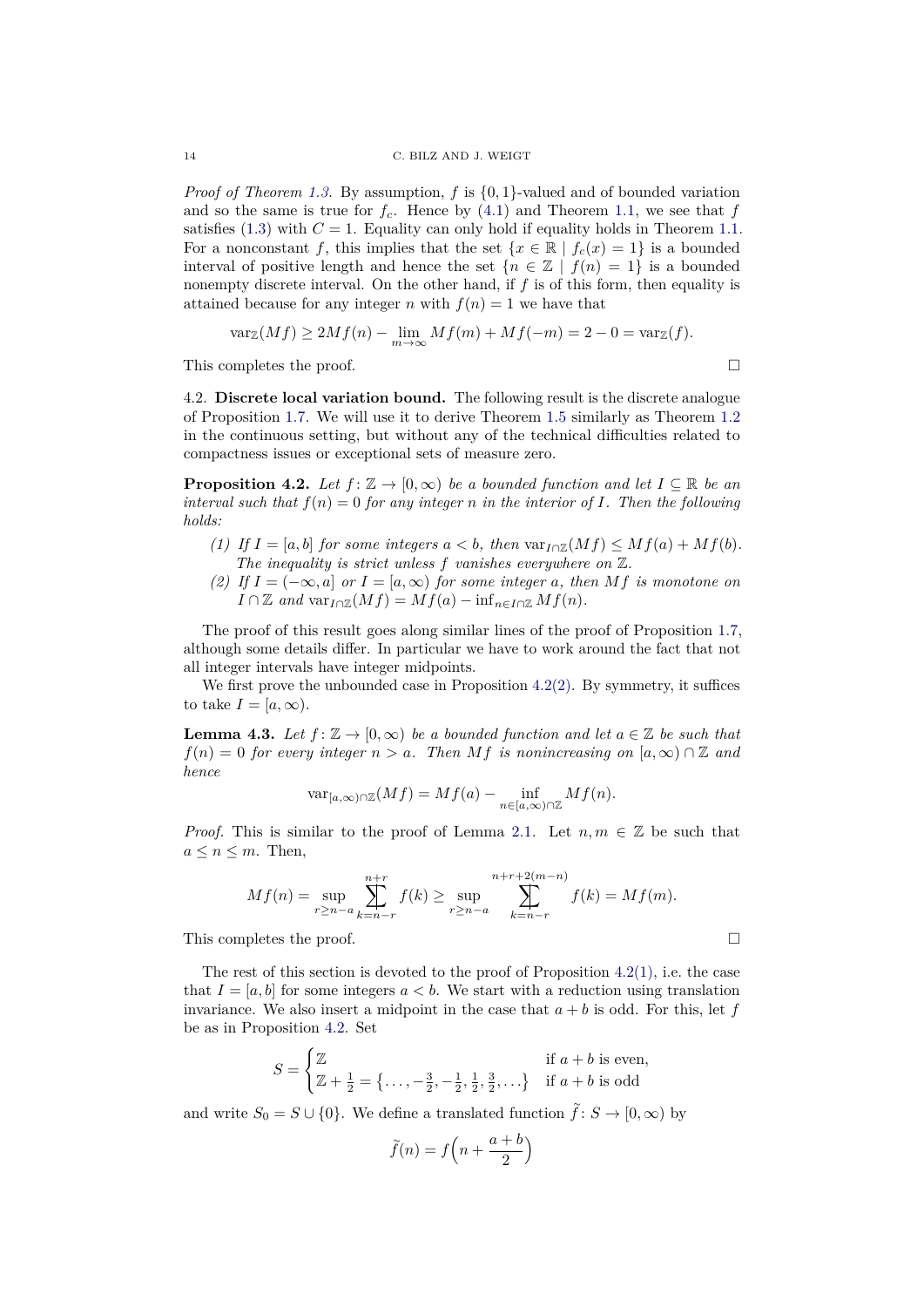and we define its centred maximal function  $M\tilde{f}$ :  $S_0 \to [0, \infty)$  by

$$
M\widetilde{f}(n) = \sup_{v \in S; \ v \le n} \sum_{m=v}^{2n-v} \widetilde{f}(m).
$$

Given a domain  $T \in \{S, S_0\}$ , a function  $g: T \to [0, \infty)$  and an interval  $I \subseteq \mathbb{R}$  we define the variation of *g* on the *discrete interval*  $I \cap T$  by

$$
\text{var}_{I \cap T}(g) = \sup_{\phi \colon \mathbb{Z} \to I \cap T \text{ monotone}} \sum_{i \in \mathbb{Z}} |g(\phi(i)) - g(\phi(i+1))|.
$$

If  $S = \mathbb{Z}$ , then these definitions agree with those in Section [1.1.](#page-1-3) Note that

 $\text{var}_{[a,b]\cap\mathbb{Z}}(Mf) = \text{var}_{[-(b-a)/2,(b-a)/2]\cap S}(M\tilde{f}) \leq \text{var}_{[-(b-a)/2,(b-a)/2]\cap S_0}(M\tilde{f})$ and

<span id="page-14-1"></span>
$$
M\widetilde{f}\left(-\frac{b-a}{2}\right) = Mf(a), \qquad M\widetilde{f}\left(\frac{b-a}{2}\right) = Mf(b).
$$

From now on and for the rest of the proof of Proposition [4.2](#page-13-1)[\(1\),](#page-13-3) let  $f: S \to [0, \infty)$ be a bounded nonzero function. By the above relations and by symmetry, it is enough to show the strict inequality

(4.2) 
$$
\text{var}_{[0,a]\cap S_0}(Mf) < Mf(a)
$$

for any positive  $a \in S$  such that  $f(n) = 0$  for all  $n \in S$  with  $-a < n < a$ . This is analogous to [\(2.1\)](#page-4-2).

Similarly as in the continuous setting, *Mf* restricted to  $[0, a] \cap S_0$  is the pointwise maximum of the auxiliary maximal functions  $M_0 f$ ,  $M_1 f$ :  $[0, a] \cap S_0 \to [0, \infty)$  defined by

$$
M_0 f(n) = \max_{v \in S; \ -a < v \le n} \sum_{m=v}^{2n-v} f(m), \qquad M_1 f(n) = \sup_{v \in S; \ v \le -a} \sum_{m=v}^{2n-v} f(m).
$$

The following gradient bound for *M*1*f* is analogous to the continuous Lemma [2.2.](#page-5-1) Since admissible radii in the above discrete setting are separated by a distance of 1, an additional term 1*/*2 appears in this bound. Because of this, we also dispense with the additional lower bound on the radii in Lemma [2.2.](#page-5-1) Except for these differences, the proof is similar to the continuous case.

<span id="page-14-0"></span>**Lemma 4.4.** *Let*  $n, m \in [0, \infty) \cap S_0$  *be distinct. Then,* 

$$
\frac{M_1f(n) - M_1f(m)}{|n-m|} \le \frac{M_1f(n)}{n + a + 1/2 + |n-m|} \le \frac{M_1f(m)}{n + a + 1/2}.
$$

*Proof.* We have  $M_1 f(n) < \infty$  since f is bounded. Hence for any  $\epsilon > 0$  there exists  $a$  *v* ∈ *S* with  $v$  ≤ −*a* such that  $(1 - \epsilon)M_1f(n)$  ≤  $\sum_{k=v}^{2n-v} f(k)$ . Let *w* be such that  $m - w = n - v + |n - m|$ .

Then  $w \in S$  because  $v - w$  is an integer. Since  $w \le v < 2n - v \le 2m - w$ ,

$$
(1 - \epsilon)M_1 f(n) - M_1 f(m) \le \sum_{k=v}^{2n-v} f(k) - \sum_{k=w}^{2m-w} f(k)
$$
  

$$
\le \left(\frac{1}{2(n-v)+1} - \frac{1}{2(m-w)+1}\right) \sum_{k=v}^{2n-v} f(k)
$$
  

$$
= \frac{2|n-m|}{2(m-w)+1} \sum_{k=v}^{2n-v} f(k)
$$
  

$$
\le \frac{|n-m|}{n+a+1/2+|n-m|} M_1 f(n).
$$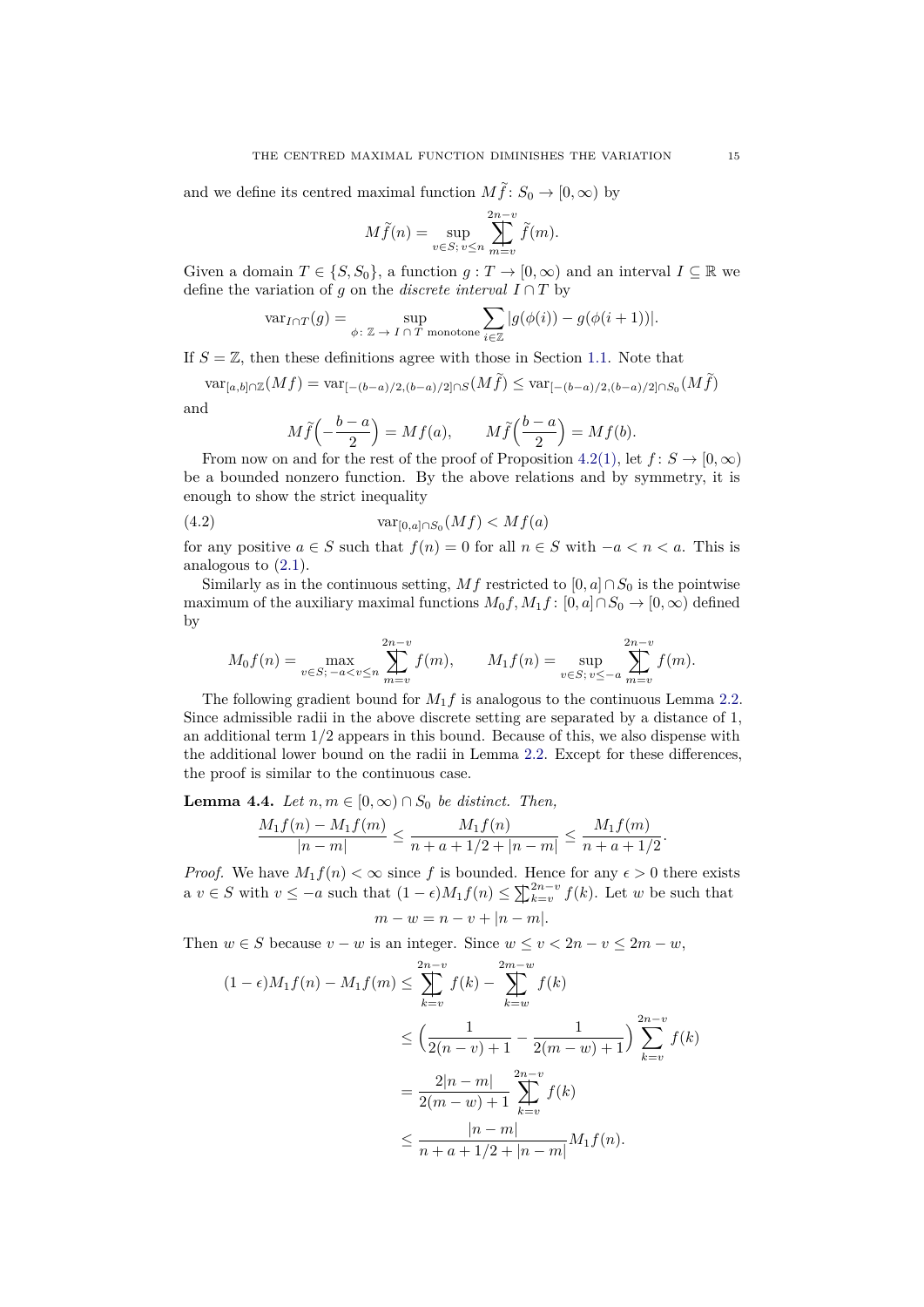The first, third and fourth relations follow from definitions and the fact that  $w \leq -a$ . In the second line, we use that  $f$  is nonnegative to reduce the range of summation of the second sum. Now the first inequality in the lemma follows by letting  $\epsilon \to 0$ . The second inequality follows after rearranging terms.  $\Box$ 

Our next result is a local variation bound for  $M_1f$  analogous to the continuous Lemma [2.3.](#page-6-0) Here the proof is somewhat simplified due to a telescoping argument. Furthermore, due to the additional term 1*/*2 in Lemma [4.4](#page-14-0) above, we are able to show a slightly stronger inequality than in the continuous setting. This artefact already allows us to obtain a strict inequality, whereas in the continuous setting we have to work a little harder to get the strict inequality in Lemma [2.3.](#page-6-0)

<span id="page-15-2"></span>**Lemma 4.5.** *Let*  $a \in S$  *be nonnegative. Then,* 

$$
\text{var}_{[0,a]\cap S_0}(M_1f) \le \frac{2a}{2a+1}M_1f(a).
$$

*Proof.* Let  $n < m$  be elements of  $[0, a] \cap S_0$ . By the two inequalities in Lemma [4.4,](#page-14-0)

$$
|M_1 f(n) - M_1 f(m)| \le \frac{m - n}{m + a + 1/2} \max(M_1 f(n), M_1 f(m))
$$
  

$$
\le \frac{(m - n)(2a + 1/2)}{(n + a + 1/2)(m + a + 1/2)} M_1 f(a)
$$
  

$$
= \left(\frac{2a + 1/2}{n + a + 1/2} - \frac{2a + 1/2}{m + a + 1/2}\right) M_1 f(a).
$$

Now let  $0 = n_0 < n_1 < \ldots < n_k = a$  be an enumeration of  $[0, a] \cap S_0$ . We use the above estimate and evaluate the resulting telescoping sum to obtain that

$$
\text{var}_{[0,a]\cap S_0}(M_1f) = \sum_{i=0}^{k-1} |M_1f(n_i) - M_1f(n_{i+1})| \le \left(\frac{2a+1/2}{a+1/2} - 1\right)M_1f(a).
$$

This completes the proof.

Regarding the other auxiliary maximal function  $M_0 f$ , the following result similar to Lemmas [2.5](#page-7-0) and [4.3](#page-13-4) holds.

<span id="page-15-0"></span>**Lemma 4.6.** *Let*  $a \in S$  *be nonnegative and let*  $f(n) = 0$  *for any*  $n \in S$  *with*  $-a < n < a$ *. Then*  $M_0 f$  *is nondecreasing on*  $[0, a] \cap S_0$ *.* 

*Proof.* Let  $n, m \in S$  be such that  $0 < n \le m \le a$ . Then,

$$
M_0 f(n) = \max_{v \in S; \ -a < v \le 2n - a} \sum_{k=v}^{2n - v} f(k) \le \max_{v \in S; \ -a < v \le 2n - a} \sum_{k=v+2(m-n)}^{2n - v} f(k) \le M_0 f(m).
$$

Since  $M_0 f(0) = 0$  and  $M_0 f$  is nonnegative, this completes the proof.

Having established the monotonicity of  $M_0f$  and a variation bound for  $M_1f$ similarly as in the continuous setting, the next step is to combine these results using the following analogue of Lemma [2.6.](#page-7-1) We omit the proof because it is the same.

<span id="page-15-1"></span>**Lemma 4.7.** *Let*  $a \in S$  *be nonnegative. Let*  $g, h: [0, a] \cap S_0 \to \mathbb{R}$  *be functions such that*  $g(a) \leq h(a)$  *and let g be nondecreasing. Then,* 

$$
\mathrm{var}_{[0,a]\cap S_0}(\max(g,h))\leq \mathrm{var}_{[0,a]\cap S_0}(h).
$$

We are now ready to prove [\(4.2\)](#page-14-1). Let  $a \in S$  be positive such that  $f(n) = 0$  for any  $n \in S$  with  $-a < n < a$  and let  $h: [0, a] \cap S_0 \to [0, \infty)$  be the function defined by  $h(n) = M_1 f(n)$  for  $n < a$  and  $h(a) = M f(a)$ . Then  $M_0 f(a) \leq h(a)$  and  $Mf$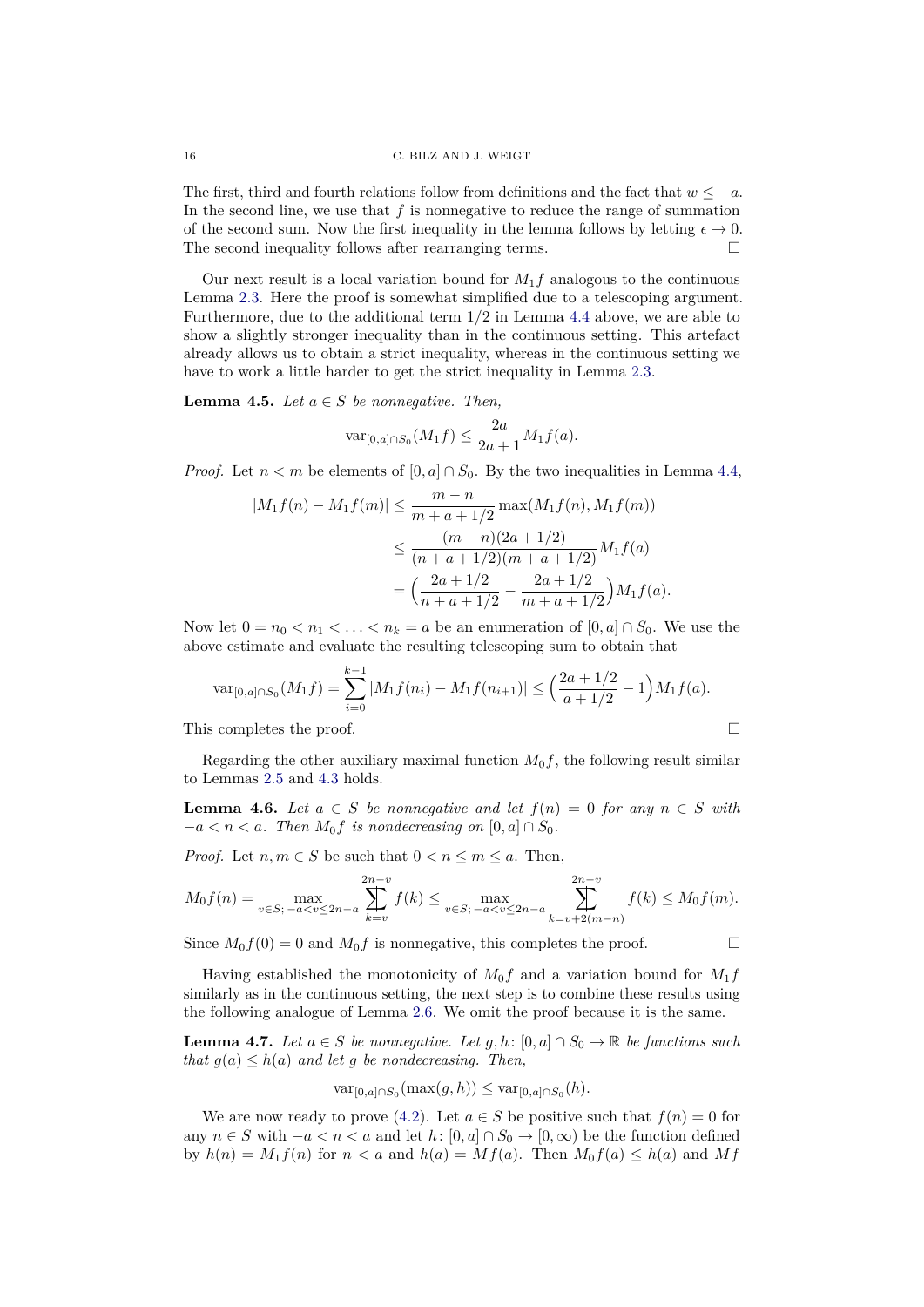restricted to  $[0, a] \cap S_0$  is the pointwise maximum of  $M_0 f$  and h. Hence we can apply Lemmas [4.6](#page-15-0) and [4.7](#page-15-1) and then Lemma [4.5](#page-15-2) to obtain that

$$
\text{var}_{[0,a]\cap S_0}(Mf) \leq \text{var}_{[0,a]\cap S_0}(h) \leq \text{var}_{[0,a]\cap S_0}(M_1f) + Mf(a) - M_1f(a) < Mf(a).
$$

This proves [\(4.2\)](#page-14-1) and thus completes the proof of Proposition [4.2.](#page-13-1)

<span id="page-16-0"></span>4.3. **Discrete global variation bound.** We now prove the inequality in The-orem [1.5.](#page-2-1) Throughout this section and the next section, let  $f: \mathbb{Z} \to [0, \infty)$  be a function of bounded variation such that for any  $n \in \mathbb{Z}$  we have  $f(n) = 0$  or  $f(n) = Mf(n)$ . For possibly infinite endpoints  $a \leq b$  we write

$$
[a, b] \cap \mathbb{Z} = \{ n \in \mathbb{Z} \mid a \le n \le b \}.
$$

There exists a possibly unbounded discrete interval  $\mathcal{I} \subseteq \mathbb{Z}$  and a nondecreasing sequence  $(a_i)_{i \in \mathcal{I}}$  of points in  $\mathbb{Z} \cup \{\pm \infty\}$  such that

$$
\{n \in \mathbb{Z} \mid f(n) > 0\} = \bigcup_{i,i+1 \in \mathcal{I}; i \text{ odd}} [a_i, a_{i+1}] \cap \mathbb{Z} = \mathbb{Z} \setminus \bigcup_{i,i+1 \in \mathcal{I}; i \text{ even}} (a_i, a_{i+1})
$$

and  $a_i + 2 \le a_{i+1}$  for any even  $i \in \mathcal{I}$  such that  $i + 1 \in \mathcal{I}$ . We may further assume that the points  $\pm \infty$  each occur at most once in the sequence  $(a_i)_{i \in \mathcal{I}}$ .

<span id="page-16-2"></span>Let  $i \in \mathcal{I}$  be such that  $i + 1 \in \mathcal{I}$ . If  $i$  is even, then by Proposition [4.2,](#page-13-1)

(4.3) 
$$
\text{var}_{[a_i, a_{i+1}] \cap \mathbb{Z}}(Mf) \leq \text{var}_{[a_i, a_{i+1}] \cap \mathbb{Z}}(f).
$$

On the other hand, if *i* is odd, then by assumption it holds that  $f(n) = Mf(n)$  for all  $n \in [a_i, a_{i+1}] \cap \mathbb{Z}$  and thus [\(4.3\)](#page-16-2) holds with equality. We can conclude that

<span id="page-16-3"></span>
$$
(4.4) \ \ \operatorname{var}_{\mathbb{Z}}(Mf) = \sum_{i,i+1 \in \mathcal{I}} \operatorname{var}_{[a_i, a_{i+1}] \cap \mathbb{Z}}(Mf) \le \sum_{i,i+1 \in \mathcal{I}} \operatorname{var}_{[a_i, a_{i+1}] \cap \mathbb{Z}}(f) = \operatorname{var}_{\mathbb{Z}}(f).
$$

This proves the inequality in Theorem [1.5.](#page-2-1)

<span id="page-16-1"></span>4.4. **Cases of equality.** For the characterisation of the cases of equality in Theorem [1.5,](#page-2-1) we may assume that *f* is not constant since otherwise both sides of [\(4.4\)](#page-16-3) are zero. By the last subsection, equality holds in [\(4.4\)](#page-16-3) if and only if for every even  $i \in \mathcal{I}$  with  $i + 1 \in \mathcal{I}$  we have equality in [\(4.3\)](#page-16-2). We need the following concavity result whose proof we omit because it is similar to the proof of Lemma [3.7.](#page-11-0) The conclusion of this result slightly differs from Lemma [3.7](#page-11-0) because here we already assume *f* to be nonconstant.

<span id="page-16-4"></span>**Lemma 4.8.** *Let*  $i \in \mathcal{I}$  *be odd and such that*  $i + 1 \in \mathcal{I}$  *and*  $a_{i+1} = \infty$ *. Then* lim<sub>n→∞</sub>  $f(n) > 0$  and  $a_i > -\infty$ .

By definition,  $\mathcal I$  has at least two elements. Since  $f$  is not constant, it is not the zero function. Hence  $\mathcal I$  is not of the form  $\{i, i+1\}$  for any even *i*. By Lemma [4.8,](#page-16-4) it is also not of this form for any odd  $i$ . Hence  $\mathcal I$  has at least three elements. If there exists an even  $i \in \mathcal{I}$  with  $i + 1 \in \mathcal{I}$  and  $a_i, a_{i+1} \in \mathbb{Z}$ , then [\(4.3\)](#page-16-2) is a strict inequality by Proposition [4.2](#page-13-1) and hence [\(4.4\)](#page-16-3) is strict. It remains to consider the case that no such  $i$  exists. After re-indexing and up to symmetry, this means that  $\mathcal I$  is either {0*,* 1*,* 2*,* 3} or {0*,* 1*,* 2}.

In the first case,  $f$  is finitely supported and hence, by Proposition  $4.2(2)$  $4.2(2)$ , equality holds in [\(4.3\)](#page-16-2) for the even indices  $i = 0$  and  $i = 2$ . Thus [\(4.4\)](#page-16-3) holds with equality. In the second case, by Lemma [4.8,](#page-16-4)

$$
Mf(n) \ge \lim_{r \to \infty} \sum_{m=n-r}^{n+r} f(m) = \lim_{m \to \infty} \frac{f(m)}{2} > 0.
$$

for any integer *n*. By Proposition [4.2](#page-13-1)[\(2\),](#page-13-2) this means that [\(4.3\)](#page-16-2) is strict for  $i = 0$ and hence  $(4.4)$  is strict. We conclude that equality holds in  $(4.4)$  if and only if f is